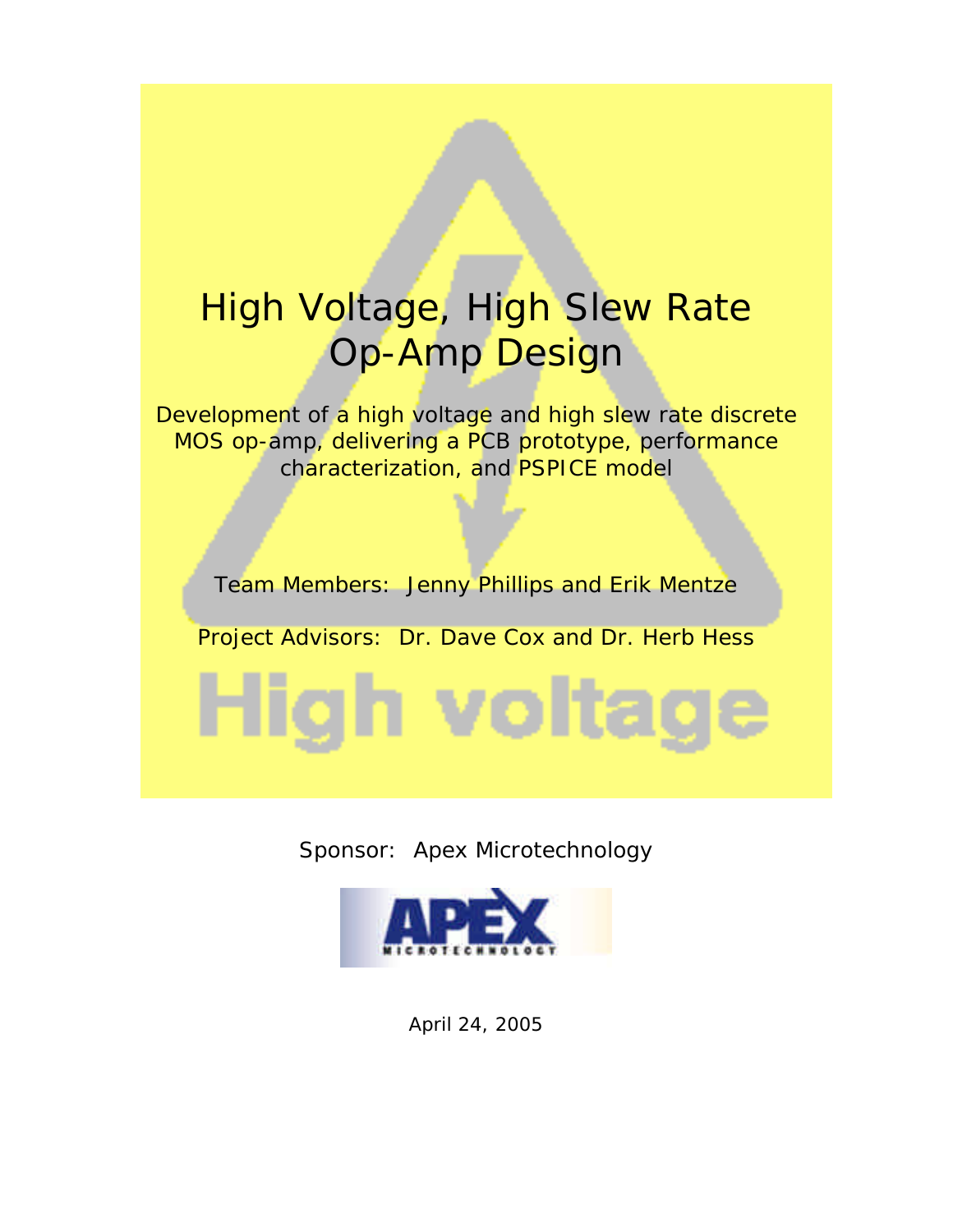Executive Summary:

The purpose of this project is to design and implement a high voltage  $(+/- 200V)$ operational amplifier with a high slew rate (at least  $1000V/\mu s$ ). While similar amplifiers have been successfully implemented in the past, our purpose is to achieve higher slewrates than commonly reported and investigate new techniques to accomplish this.

This report highlights the advantages of a 3 stage, dual path amplifier as a general topology for successfully implementing our design goals. This topology was originally reported less than a year ago for low-voltage, integrated circuit applications. The advantage of this circuit topology is that it takes advantage of active frequency compensation techniques to use comparatively small compensation capacitors, while maintaining high gain and wide bandwidth. Further, in this report we present some of the specific gain stages being considered to implement this specific amplifier.

This report then discusses the specific implementation of the concepts discussed along with simulation results from PSPICE. The three-stage design works well for generating high slew rates and works at the 400 V differential level. The results include DC biasing information, power dissipation, and the waveforms generated. The phase margin is adequate for stability.

Finally, the report details the physical implementation including the PCB layout, discrete components chosen, and the test setup. The populated PCB is ready for testing when the necessary equipment is available. It is recommended that this design be implemented in the future in IC technology, as the concepts developed and simulation results indicate a successful design.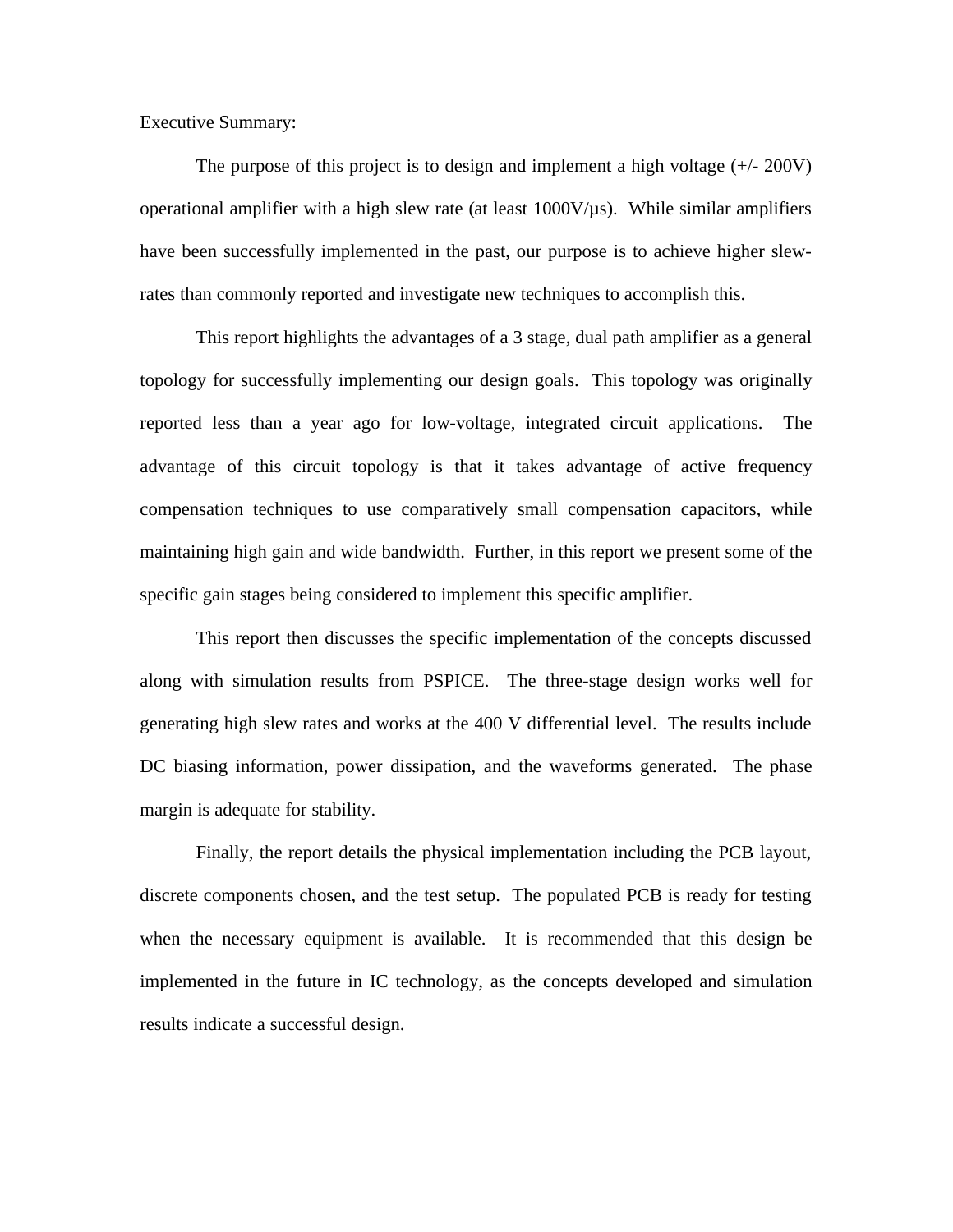Table of Contents:

Background: Page

Problem Definition:

Concept Development:

Product Description:

Product Evaluation:

Economic Analysis:

Conclusions and Recommendations:

Appendices:

Appendix A: General Amplifier Topologies and their Derivations

Appendix B: Unsaturated Differential Amplifier Analysis

Appendix C: Discrete Parts Chosen

Appendix D: Physical Implementation Setup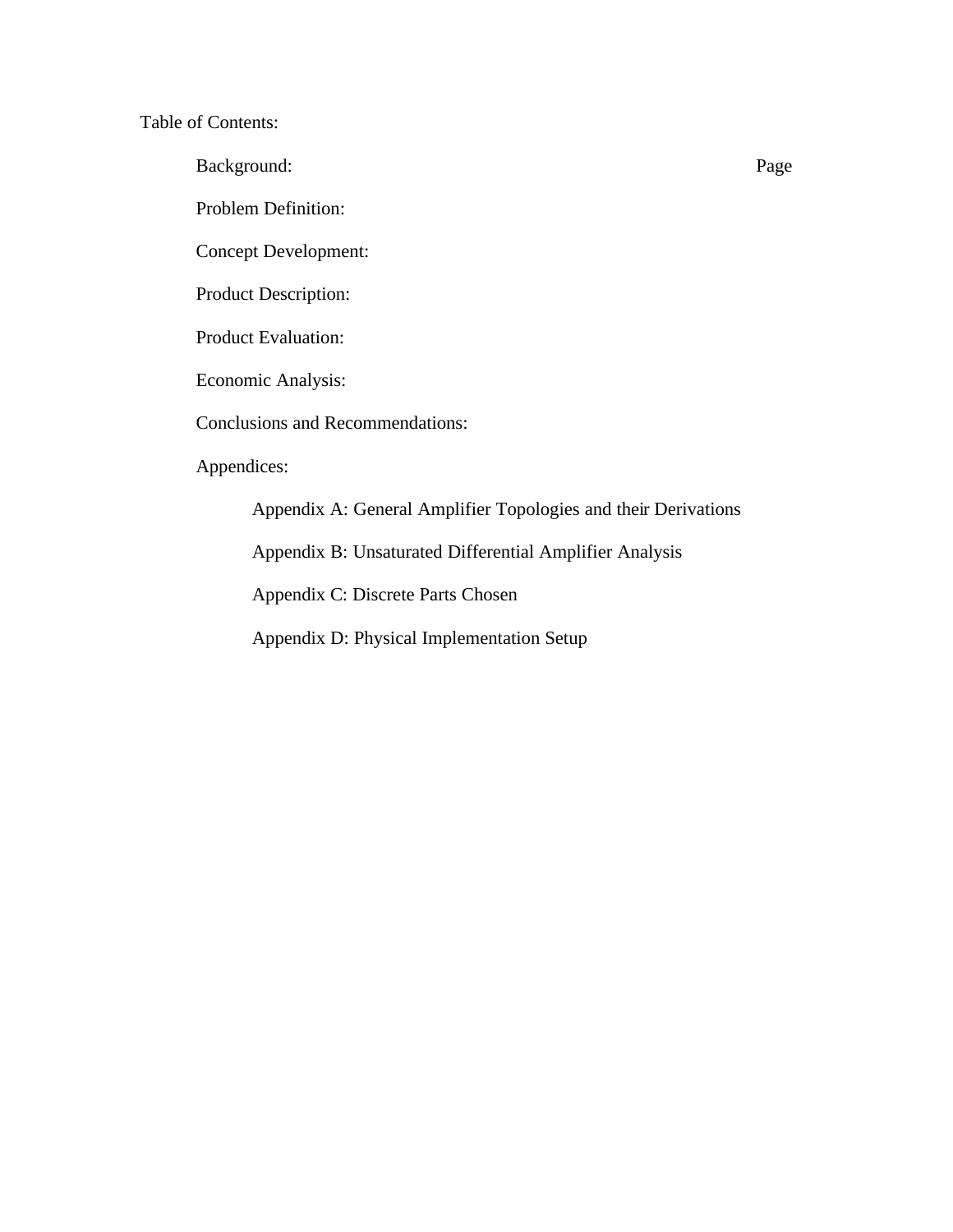# *Background-*

The operational amplifier has a variety of uses as a circuit component, including control, filtering, amplification, feedback, and regulation. It is a fundamental building block for many circuit designs that utilize its high gain, high input impedance, and low output impedance. As the world of electronics is scaled to smaller dimensions and power consumption is drastically reduced, research work has tended to focus on monolithic implementations of amplifiers whose differential power supply is only a few volts. Consequently many interesting new discoveries have been made for amplifiers that operate in the low-voltage range. However, there is still a need for their high-voltage discrete counterparts. Although little active research is being carried out in this area, many possibilities exist in taking advantage of advances in low-voltage amplifier design for developing high-voltage amplifiers.

One of the significant challenges that arise in low-voltage, fully integrated amplifier design is the sizing of the compensation capacitors. The most expensive realestate in the world is the silicon on which microelectronics are built. It is not uncommon for the compensation capacitor used for a fully integrated amplifier to populate almost as much space as the amplifier itself. Because of this, a significant amount of effort goes into minimizing the capacitor size. In designing a high slew-rate amplifier, we also need to minimize the size of the compensation capacitor, but for an entirely different reason. Slew-rate is inversely proportional to the compensation capacitor size. By reducing its size we increase the slew-rate. As such, we can capitalize on current research in the area of reducing capacitor sizing.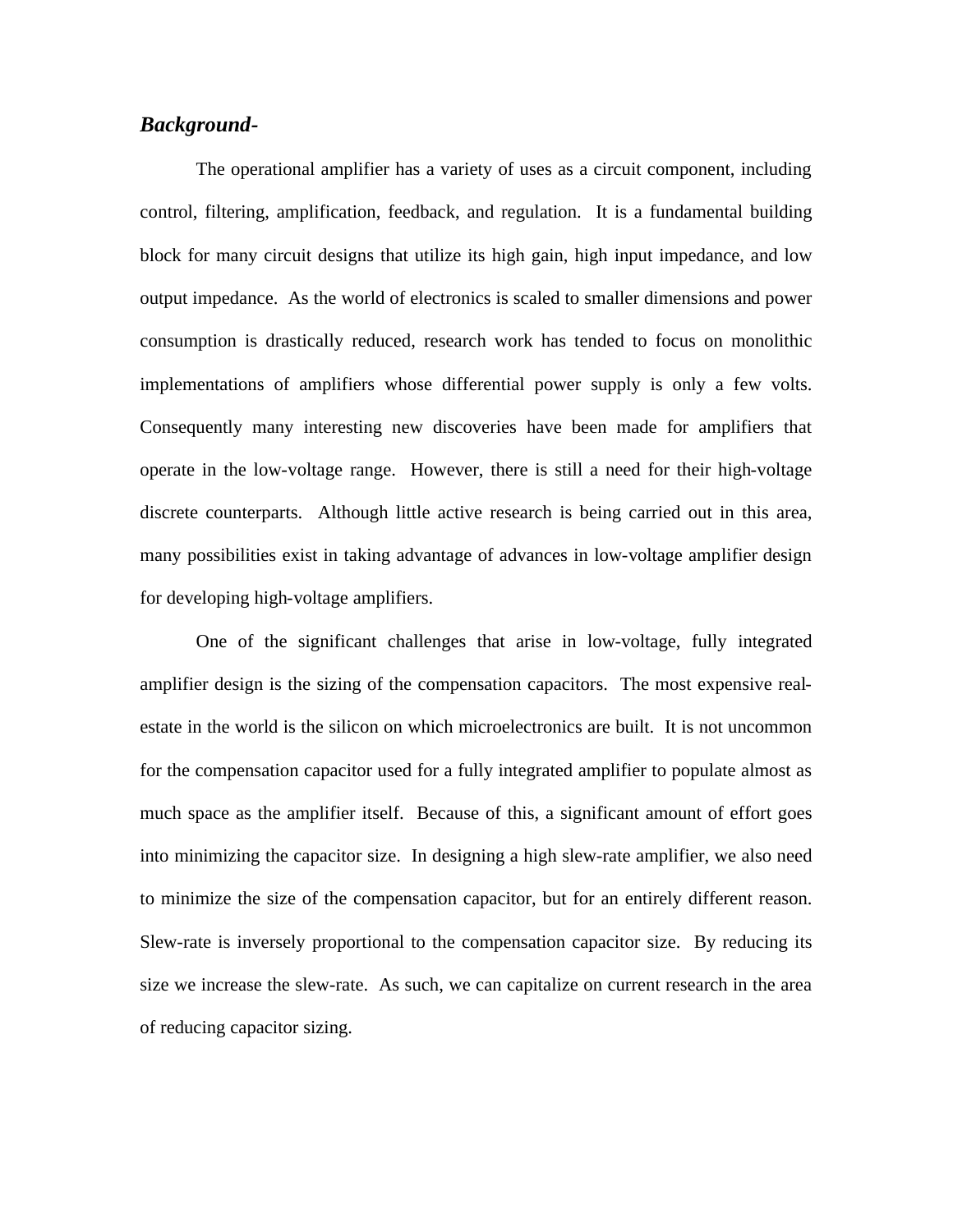Currently Apex Microtechnology offers many discrete operational amplifiers for power applications, including test and measurement, industrial control, and aerospace/military. However, for  $+\prime$ -200V power supplies, the maximum slew rate they have listed is 170  $V/\mu$ s. Through this project we are attempting to extend this current product offering, achieve a high-voltage amplifier design that has a far greater slew rate  $(1000 V/\mu s)$ .

#### *Problem Definition-*

This project centers around the design of a high voltage, high slew rate operational amplifier. The operating voltage is  $+/- 200V$  (400V differential) and the slew rate required is 1000 V/µs. All other operational parameters are variable. However, considerations such as gain, bandwidth, output drive current, and power dissipation must be taken into account to ensure the usefulness of the end product. Since these are flexible parameters we are able to use them in design tradeoffs, and they do not take precedence over the voltage and slew rate specifications.

The end deliverables will be the final design of the operational amplifier described above. This will be fully tested using PSPICE simulations. The prototype will be a PCB implementation of the design using discrete MOSFETs. Using discrete components to prototype the amplifier design is primarily conceptual since the device mismatch will lead to a significant reduction in performance.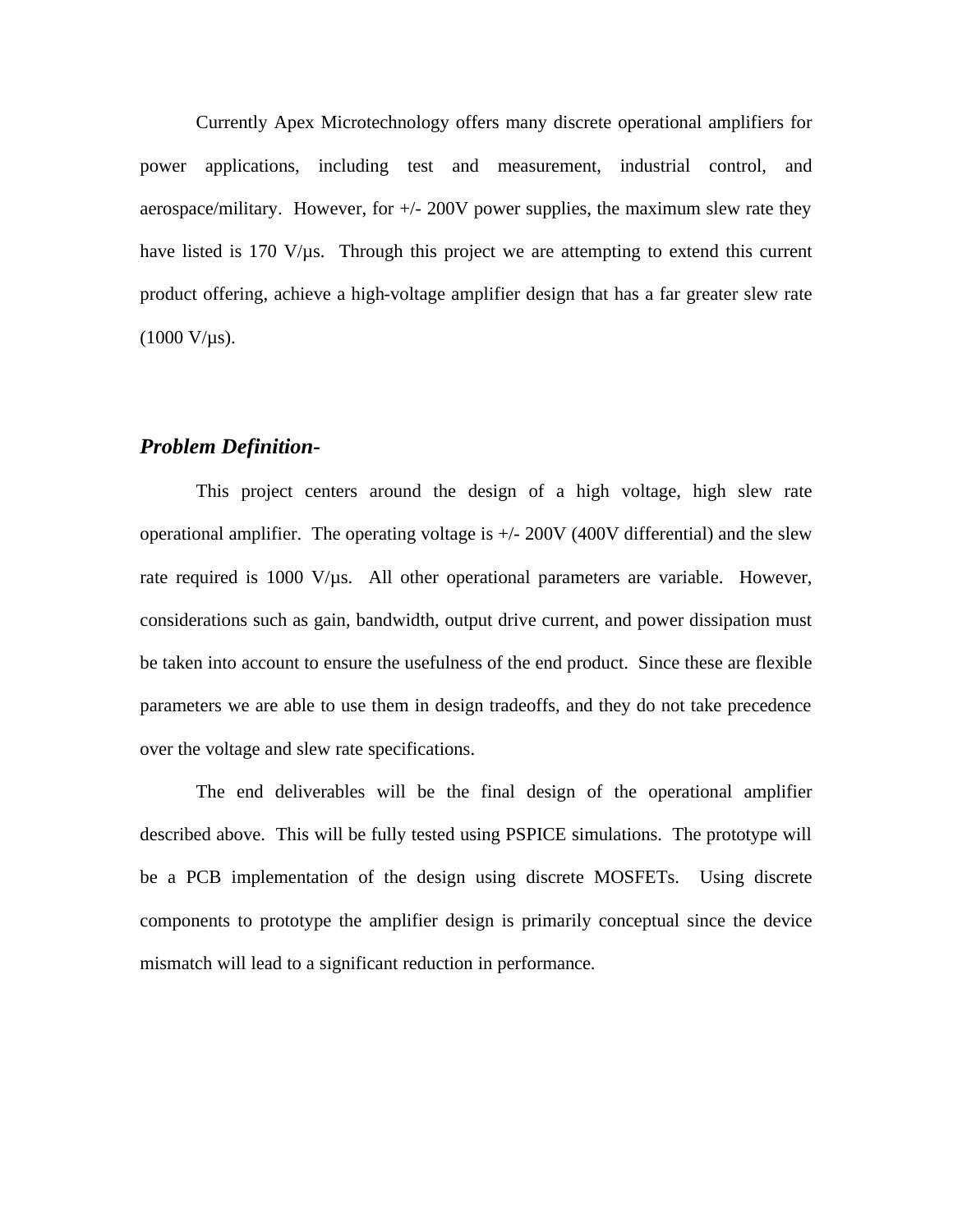# *Concept Development-*

#### General Topology:

The three stage, dual path topology presented in Figure 1 offers an elegant method of increasing the slew rate. The general topology utilizes two signal paths and active feedback frequency compensation. The active compensation is comprised of two segments: the damping-factor control block and the active-capacitive feedback network. The damping-factor control block, represented as gm4 and Cb in Figure 1, controls the non-dominate pole, while the active-capacitive feedback network, shown as gma and Ca in Figure 1, controls the 3dB, or dominate, pole. The governing equations can be found in Appendix A.



Figure 1: Three-Stage, Dual Path Amplifier Topology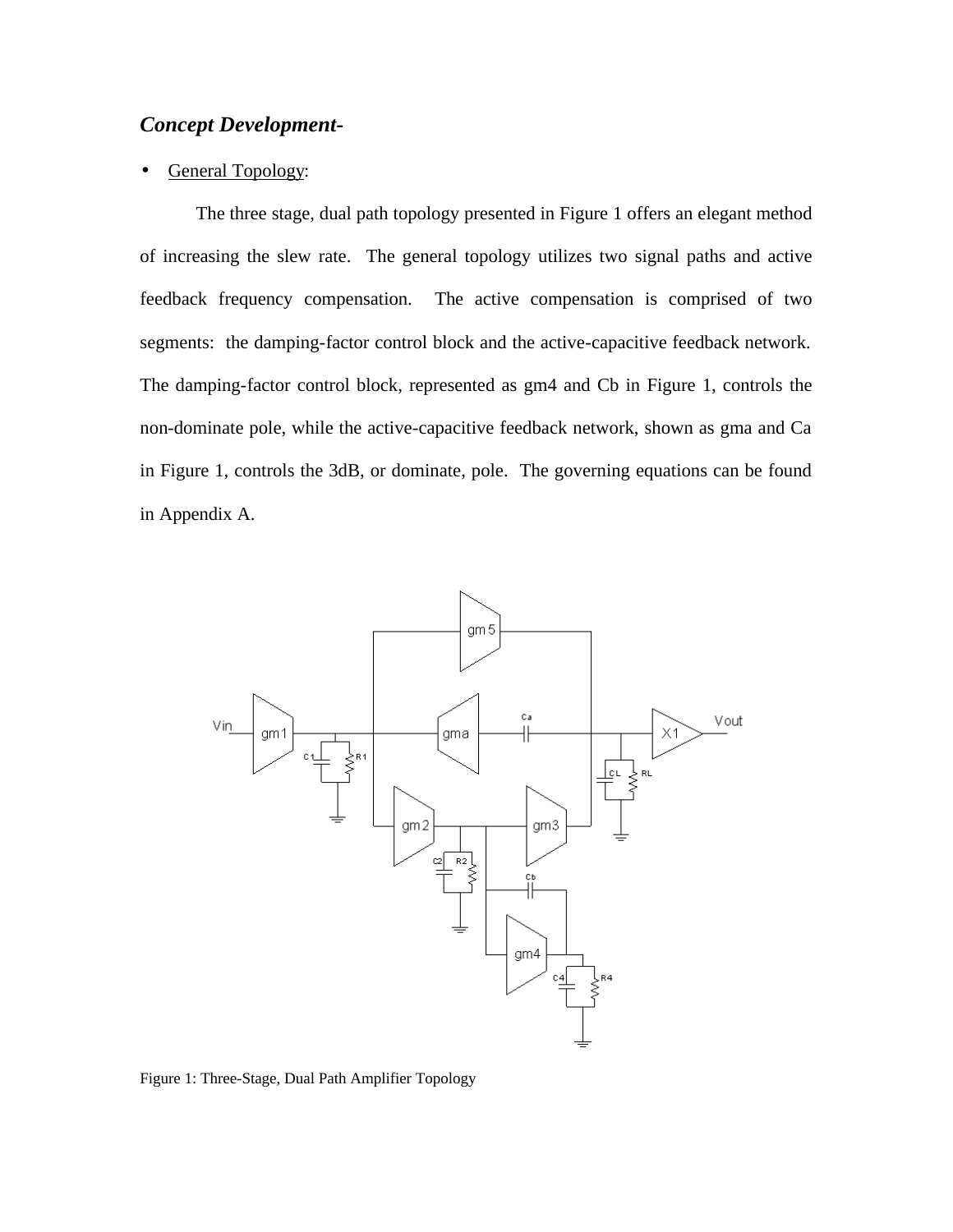In high slew rate amplifier design a two stage topology is typically used. This approach does have the advantage of simplicity. However, the three stage amplifier has extended bandwidth, smaller compensating capacitances, and allows one to independently size gain stages that drive capacitors. The active feedback allows the frequency and phase response of the amplifier to be modeled after any frequency response, such as a Butterworth response, which will give wide bandwidth and good phase margin. Table 1 below presents a comparative summary of the sizing of the compensation capacitors for the two and three stage amplifiers. It can be seen that each portion contributing to the compensation capacitor's size is smaller for the three stage versus the standard two stage amplifier topology. These derivations can also be viewed in Appendix A.

Table 1: Stage Amplifier Topology Comparisons

| 2 Stage                                       | 3 Stage                                        |
|-----------------------------------------------|------------------------------------------------|
| Twice the arithmetic mean of the capacitances | The geometric mean of the capacitances         |
| The ratio of the transconductances            | The root of the ratio of the transconductances |
| Constant equal to one                         | Constant less than one                         |

#### • Input Differential Amplifier Stage (gm1):

We chose the bias cross-coupled differential pair, shown in Figure 2, as the input stage. This is an unsaturated differential pair, which is important for the input stage since it lacks current limitations thus leading to improved slew rate.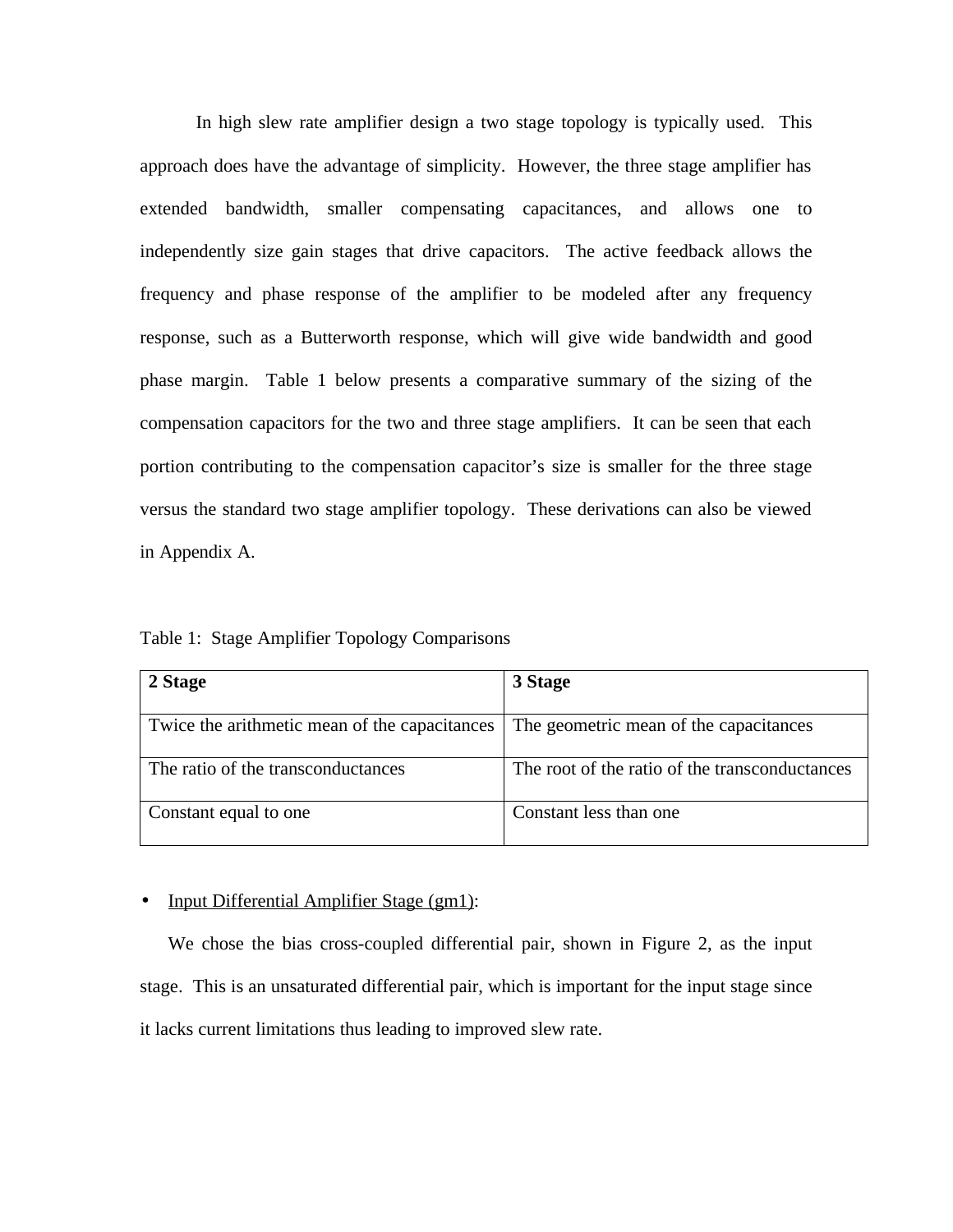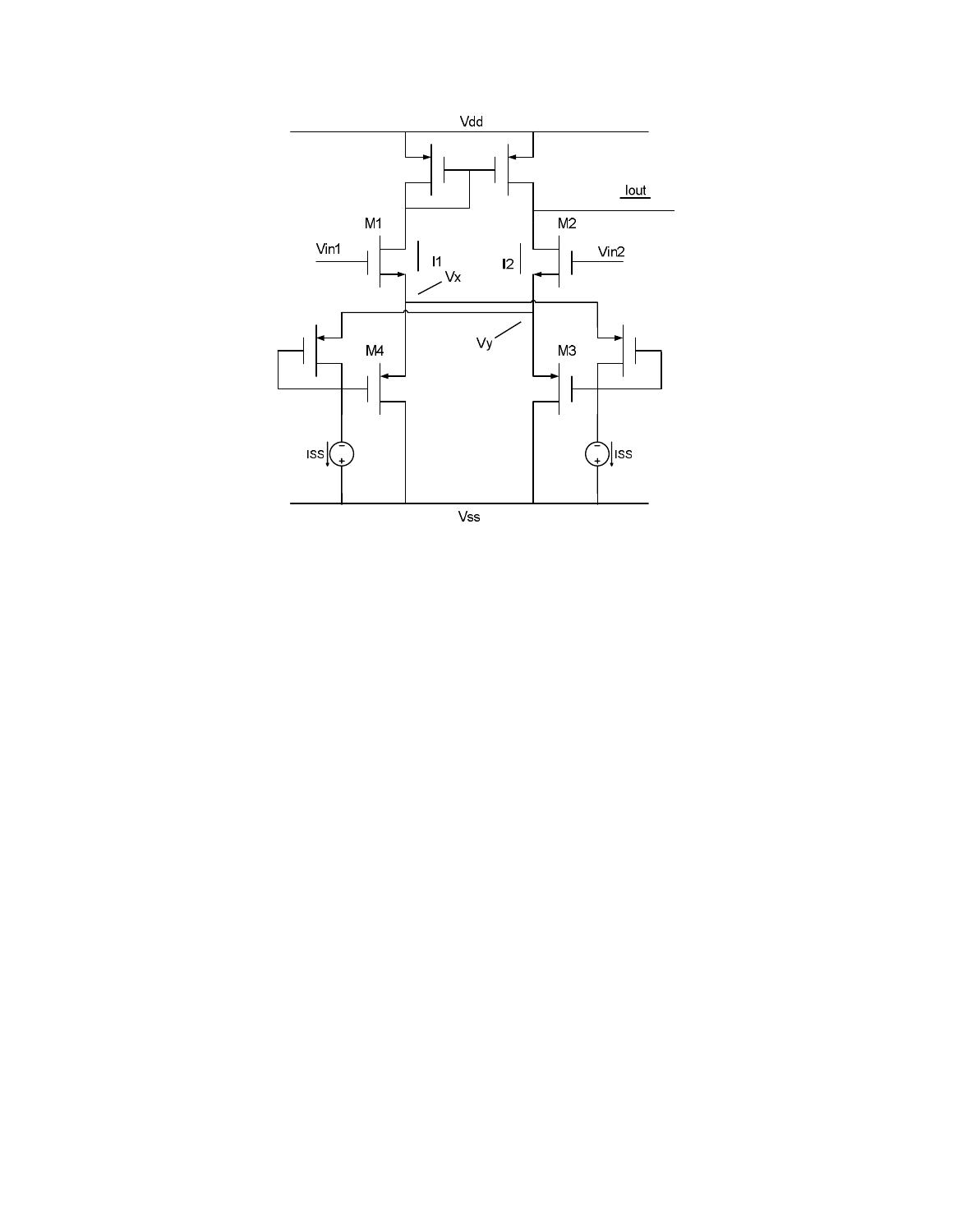| <b>Source Cross-Coupled</b>                                                 | <b>Bias Cross-Coupled</b>                                                                                            |  |
|-----------------------------------------------------------------------------|----------------------------------------------------------------------------------------------------------------------|--|
| Off-Center Common Mode Range                                                | <b>Centered Common Mode Range</b>                                                                                    |  |
| 2 Gate Input Capacitances                                                   | 1 Gate Input Capacitance                                                                                             |  |
| 10 FETs                                                                     | 8 FETs                                                                                                               |  |
| ID1 or ID2 equals zero for large inputs                                     | ID1 and ID2 never equal zero                                                                                         |  |
| $GM = \frac{\partial (ID1 - ID2)}{\partial Vd} = \sqrt{2 \cdot ID \cdot b}$ | $\frac{\partial (ID1 - ID2)}{\partial Vd} = \frac{\sqrt{2}}{1 + \sqrt{2}} \cdot \sqrt{2 \cdot ID \cdot b}$<br>$GM =$ |  |

Table 2: Unsaturated Differential Input Comparisons

#### • Intermediate Gain Stages (gm2, gm3, gm5):

The design of the intermediate stages began at the output. A Class AB, source follower, output stage was chosen because it will allow for the largest possible load and doesn't exhibit slew-rate limitations. Figure 3 contains the output stage. M23 and M24 set up the source-follower. A possible modification is to add a current limiting scheme that will keep all the transistors within their safe operating range. This is accomplished with the addition of a transistor and resistor on either side of the output node. Figure 3 has that modification added to it with M22 and M25.

Figure 3 incorporates two common-source amplifiers: M20, M27. These correspond to gm3 and gm5 respectively. Not shown in Figure 3 is gm2. This is another common-source amplifier that feeds directly into the gate of gm3. In implementation these common-source amplifiers take the form of common-source amplifiers with source degeneration. By adding degenerating resistors we are able to set the operating point of the amplifier more precisely.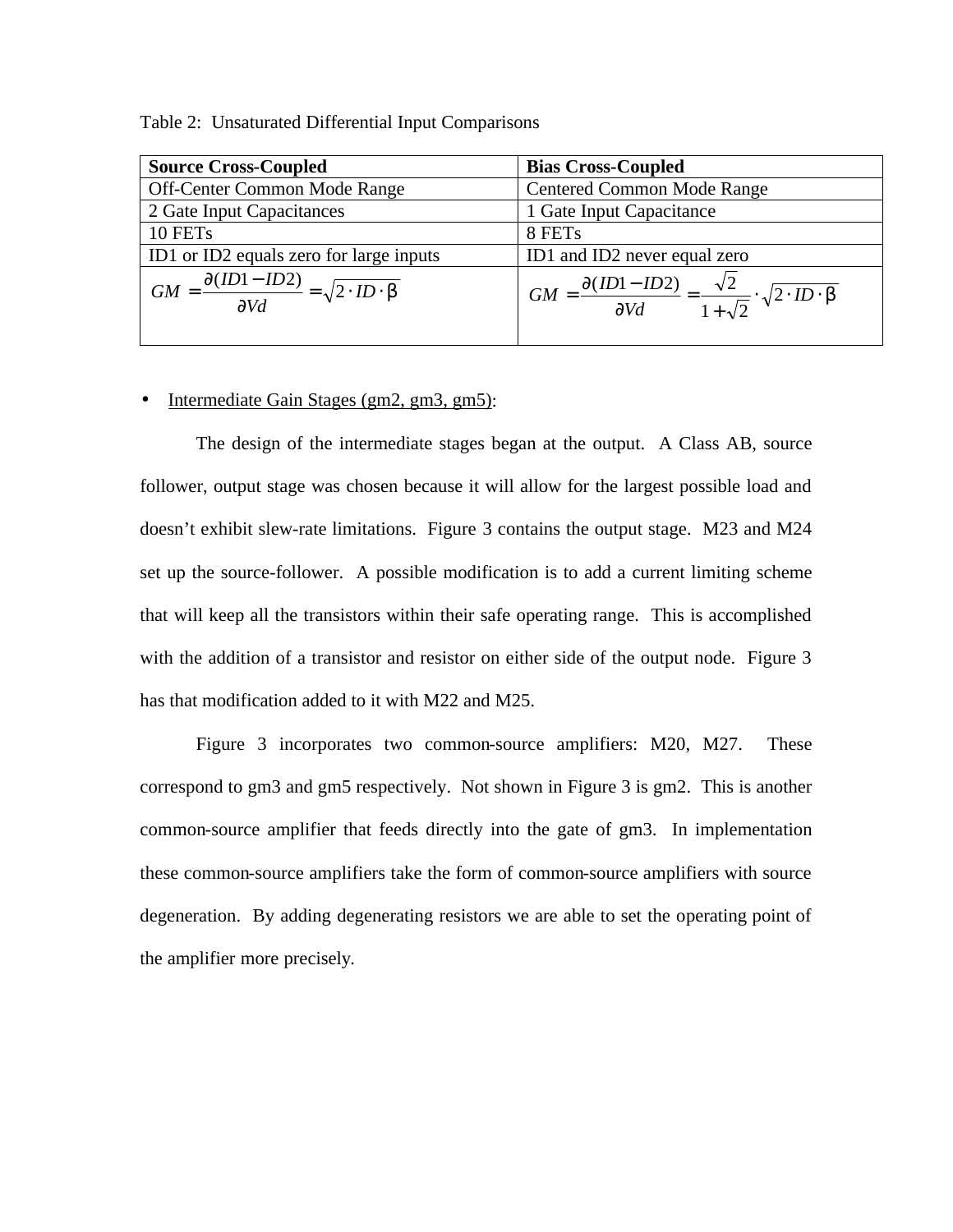

Figure 3: AB output with current limiting scheme

# *Product Description-*

The general topology was implemented using the gain stages described above. The final circuit schematic with these gain stages is shown in Figure 4. Gma, the active frequency compensation gain stage, is implemented as a common-gate amplifier. Gm4 is not shown in Figure 4. The reason for this will be further explained later in this report.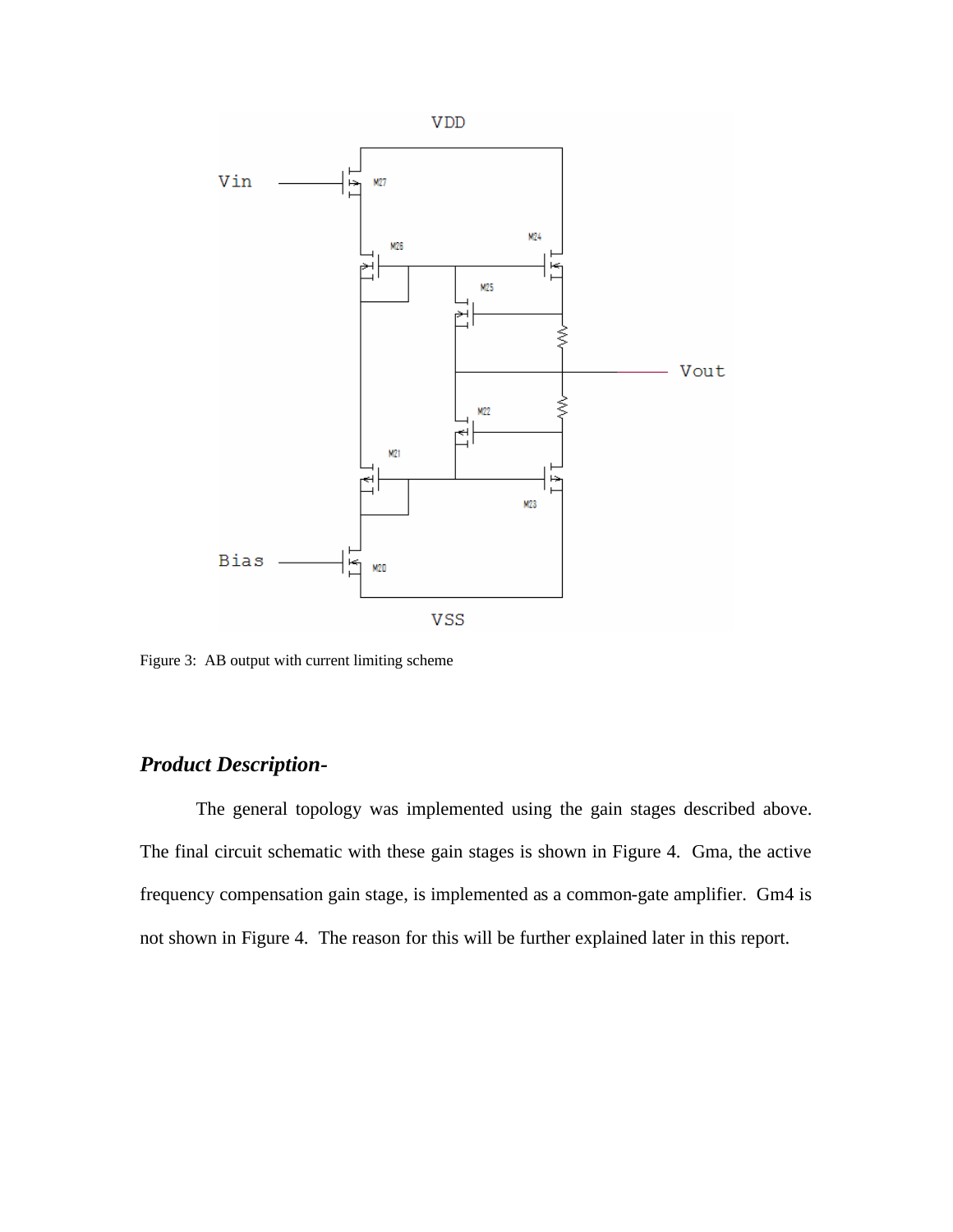

Figure 4: Full Circuit Schematic

The dual path topology, with the individual sub-circuits shown above, performs extremely well. The input stage exhibits extremely high slew rates and, as expected, does not have any current limitations (other than the individual device limitation). This input stage is a success and shows promise for being a good alternative to the cross-coupled differential amplifier that is typically used. The overall gain of the amplifier is very high, exceeding 110 dB.

Almost all components used have very low power dissipation. All transistors are under the limit of 750 mW, and only 2 resistors dissipate more than 500 mW. The two resistors that dissipated the most power are the two 21 kΩ resistors in the center of the input diff-amp. These resistors have almost the full 400 V across each of them while the input stage was driving large amounts of current.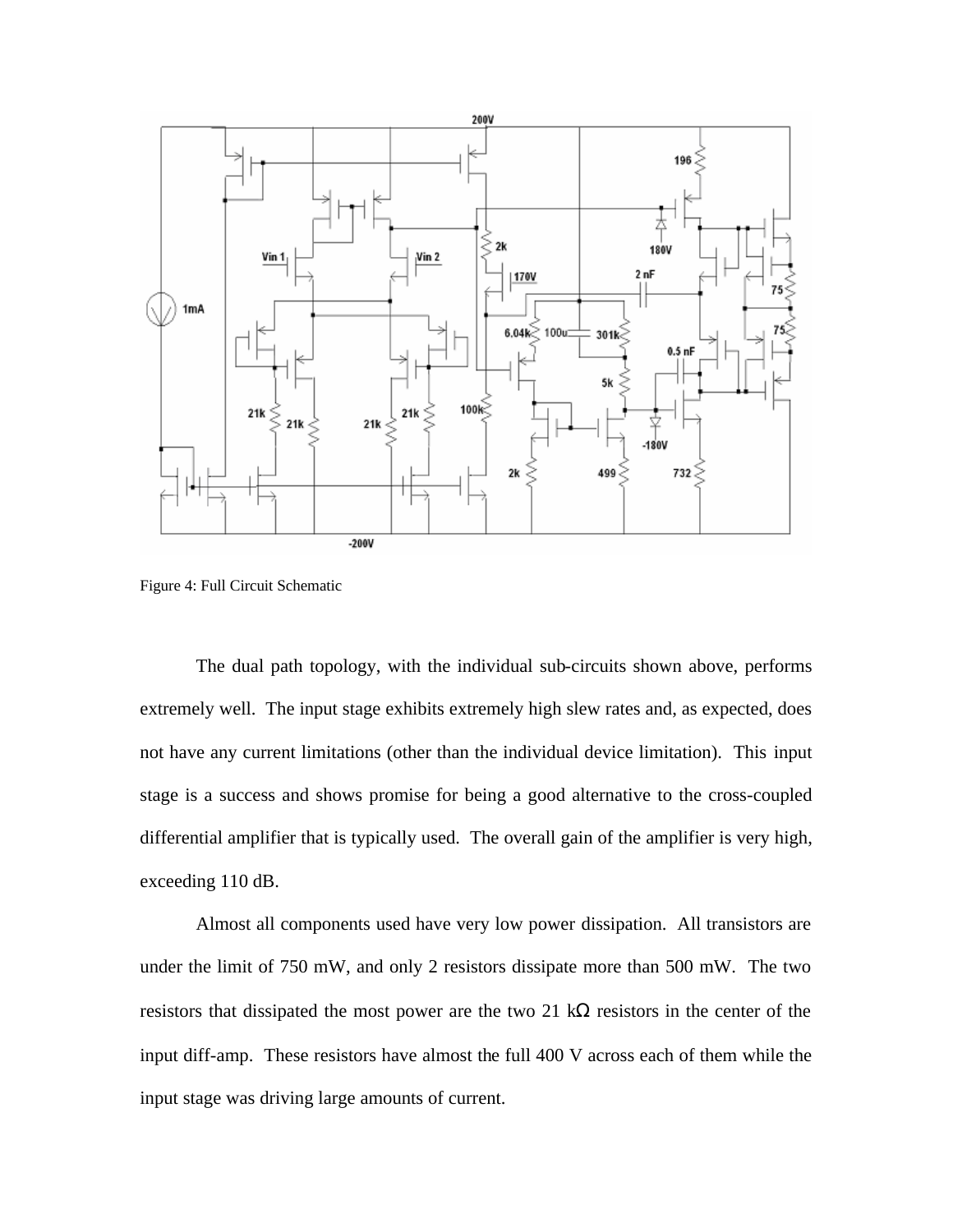Precision biasing is important to ensure that none of the transistors in the circuit exceed their power dissipation limit. Along with this careful biasing scheme, diodes, connected to external bias voltages, are used to restrict the two most sensitive nodes.

A 2 nF compensation capacitor is used in the active frequency compensation network. The second compensating capacitor, .5nF, is a Nested Miller Capacitor (NMC). This was used instead of the damping-factor control block prescribed by the dual-path topology. This change was made because of a lack of understanding of how that block should work, and a lack of information available on it in current published literature. To simplify the design at this point we chose to insert an NMC. This will restrict the amplifiers slew-rate in the high-to-low transition, but is a reasonable trade-off at this stage of prototyping the amplifier concept.

The PCB layout is shown in Figure 5. It is a two layer board ordered from PCB Express.



Figure 5: PCB Layout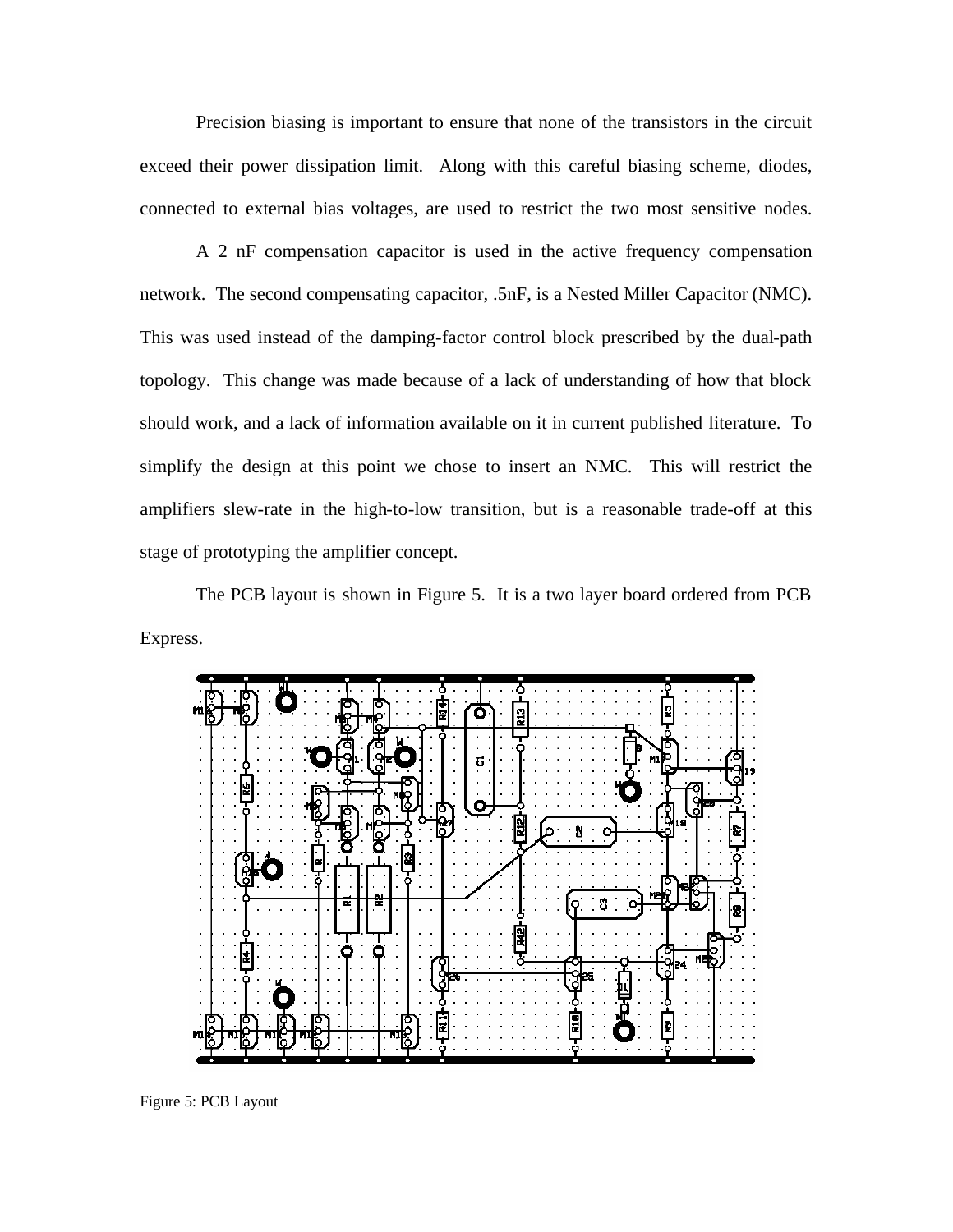This board was populated using the necessary transistors, resistors, capacitors, and diodes. These components were chosen on their ability to handle 400V and based on the required power dissipation for that specific part based on simulations. Complete descriptions of components used can be found in Appendix C.

# *Product Evaluation-*

#### • DC Biasing

A famous analog circuit designer once said, "Biasing is 75% of circuit design, only 25% is signal path." This is referring to the importance of proper DC biasing. As such, we have taken great care in determining the proper DC operating points for this amplifier. The final configuration was simulated in PSPICE. Below, in Figure 6, the most important biasing voltages are shown.



Figure 6: DC Biasing Voltages.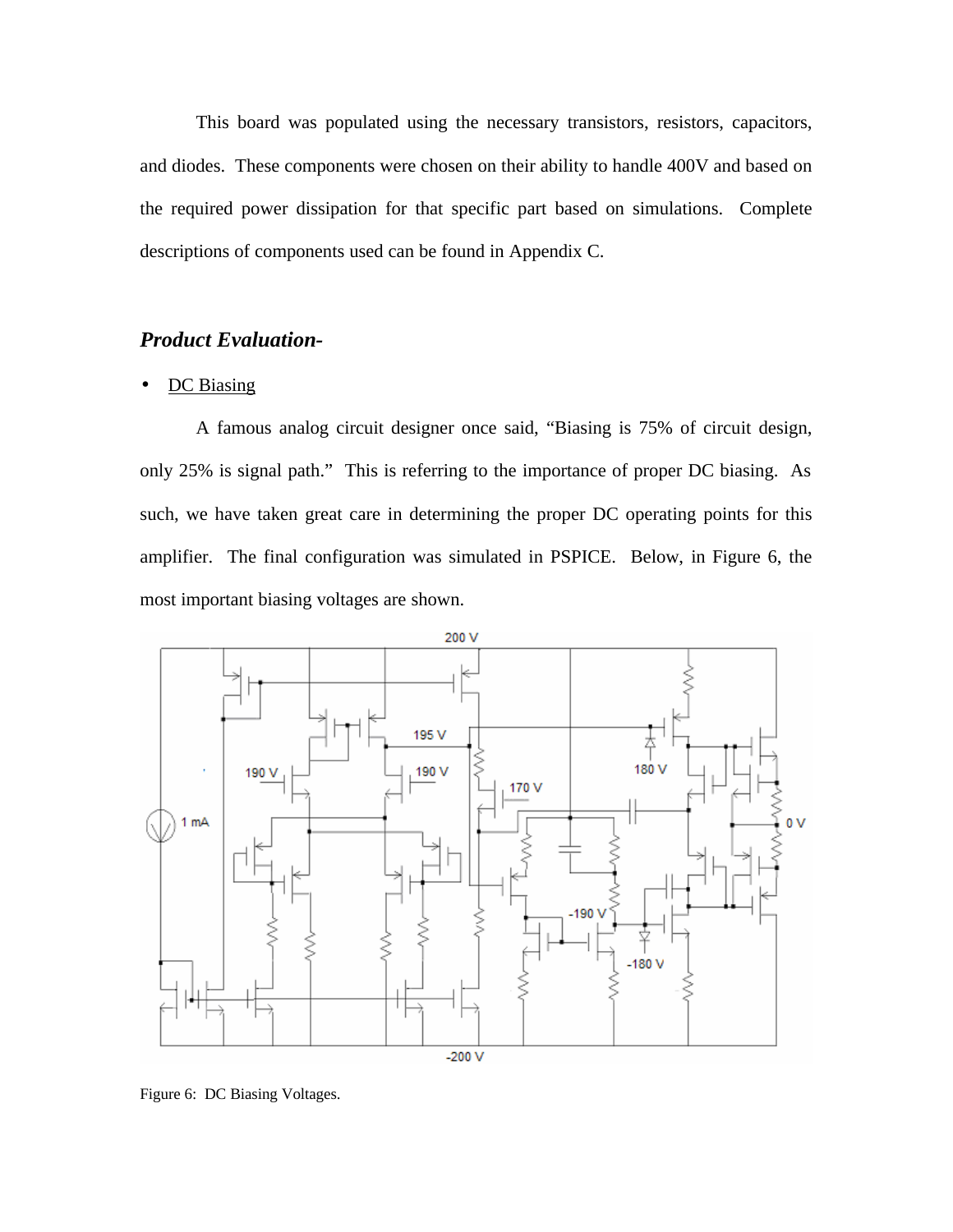These operating points allow for maximum signal-swing while keeping any part in the circuit from exceeding its power dissipation limit. For the transistors, this limit was 750 mW. The power dissipation of the individual circuit elements is listed below in Table 3. The notation used in the table is illustrated below in Figure 7.



Figure 7: Static Power Dissipation.

Table3: Listing of Static Power Dissipation

| <b>Component</b> | <b>Power Dissipation [mW]</b> | Component       | <b>Power Dissipation [mW]</b> |
|------------------|-------------------------------|-----------------|-------------------------------|
| M1               | 2.729                         | M15             | 268                           |
| M <sub>2</sub>   | 3.021                         | M <sub>16</sub> | 27.24                         |
| M <sub>3</sub>   | 8.722                         | M17             | 157.1                         |
| M4               | 8.34                          | M18             | .836                          |
| M5               | 28.68                         | M19             | 11.66                         |
| M6               | 22.37                         | M20             | 2.12                          |
| M7               | 2.728                         | M21             | 32                            |
| M8               | 700.9                         | M22             | 400                           |
| M9               | 708.6                         | M23             | 734.8                         |
| M10              | 2.728                         | M24             | 597.5                         |
| M11              | 3.2                           | M25             | 400                           |
| M12              | 2.2                           | M26             | 24.62                         |
| M13              | 364                           | M27             | 1.76                          |
| M14              | 364                           |                 |                               |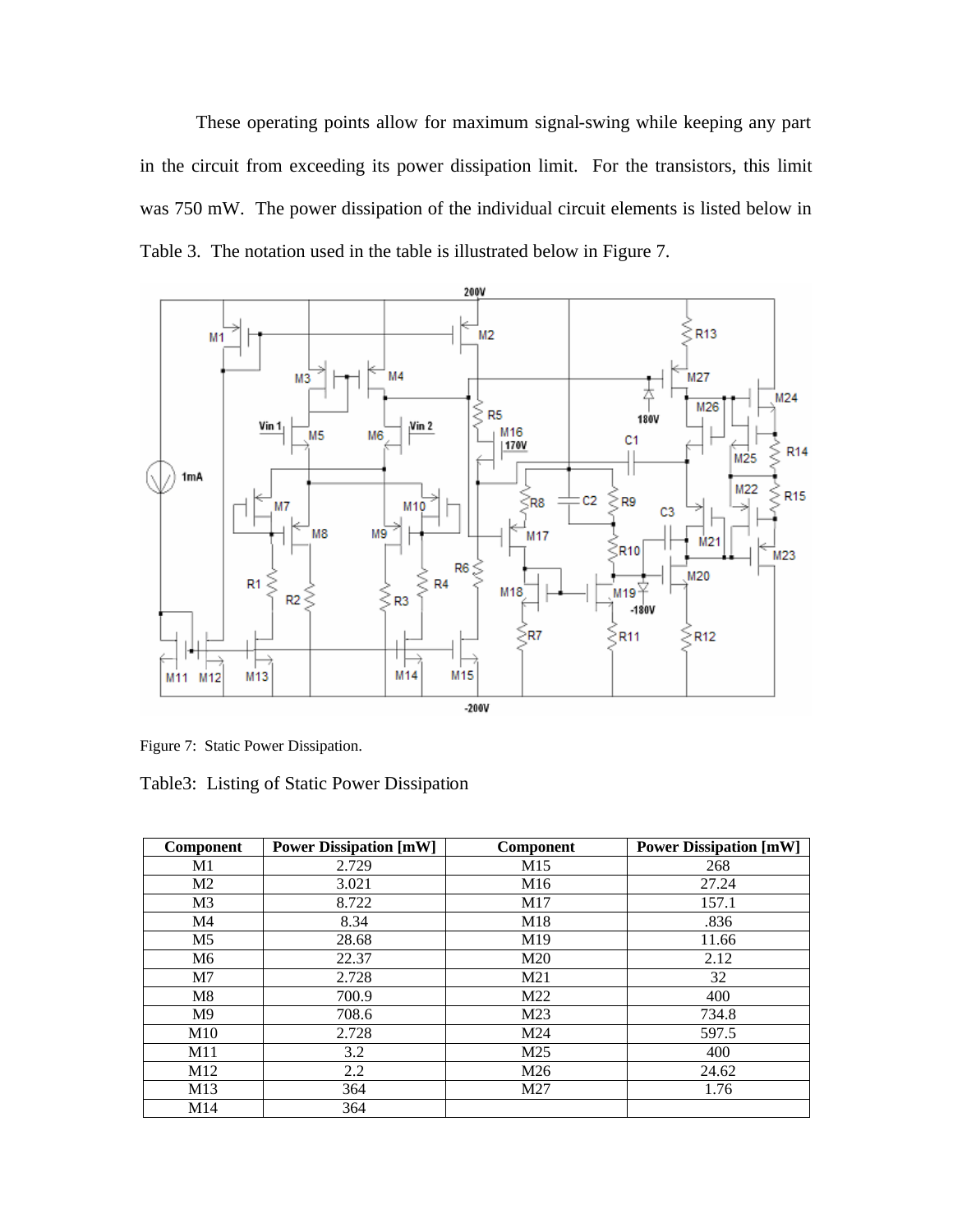#### • Transient Operation

Figure 8 shows the transient operation of the amplifier under slewing conditions. This figure shows the  $+/- 200$  volt rail-to-rail operation of the amplifier as well as the high slew-rate. Uncompensated, we achieved a rising slew-rate of 2000V/ $\mu$ s and a falling slew-rate of  $700 \text{ V}/\mu\text{s}$ . This asymmetry in slew-rates is a function of the asymmetry in the circuit. Because of the added gain stage in the lower signal path, the slew-rate for the transition from high-to-low is significantly slower than the slew-rate from low-to-high.



Figure 8: Slew Rate Simulations

**AC** Operation

Because this circuit is a three stage amplifier, the gain is extremely high. As is shown in Figure 9, the DC gain is almost 120dB and the unity-gain frequency is over 100MHz.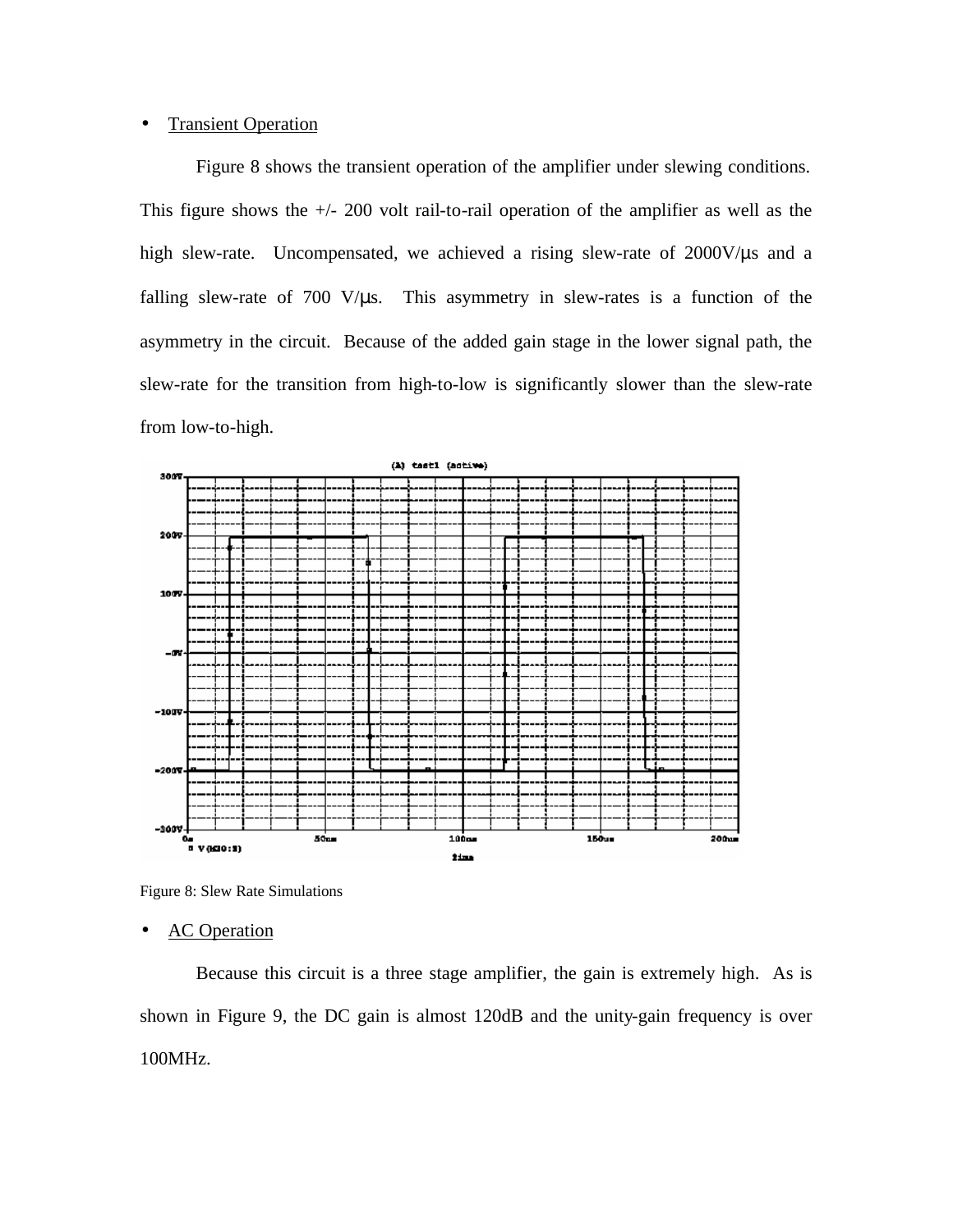

Figure 9: Uncompensated Gain Simulations

In compensating the amplifier, gain was sacrificed for phase margin. To achieve 35° of phase margin the above simulated capacitor sizes of 2nF and .5nF had to be used. This results in the frequency characteristic shown below in Figure 10. The DC gain is closer to 110dB and the unity-gain-frequency is over 10 MHz.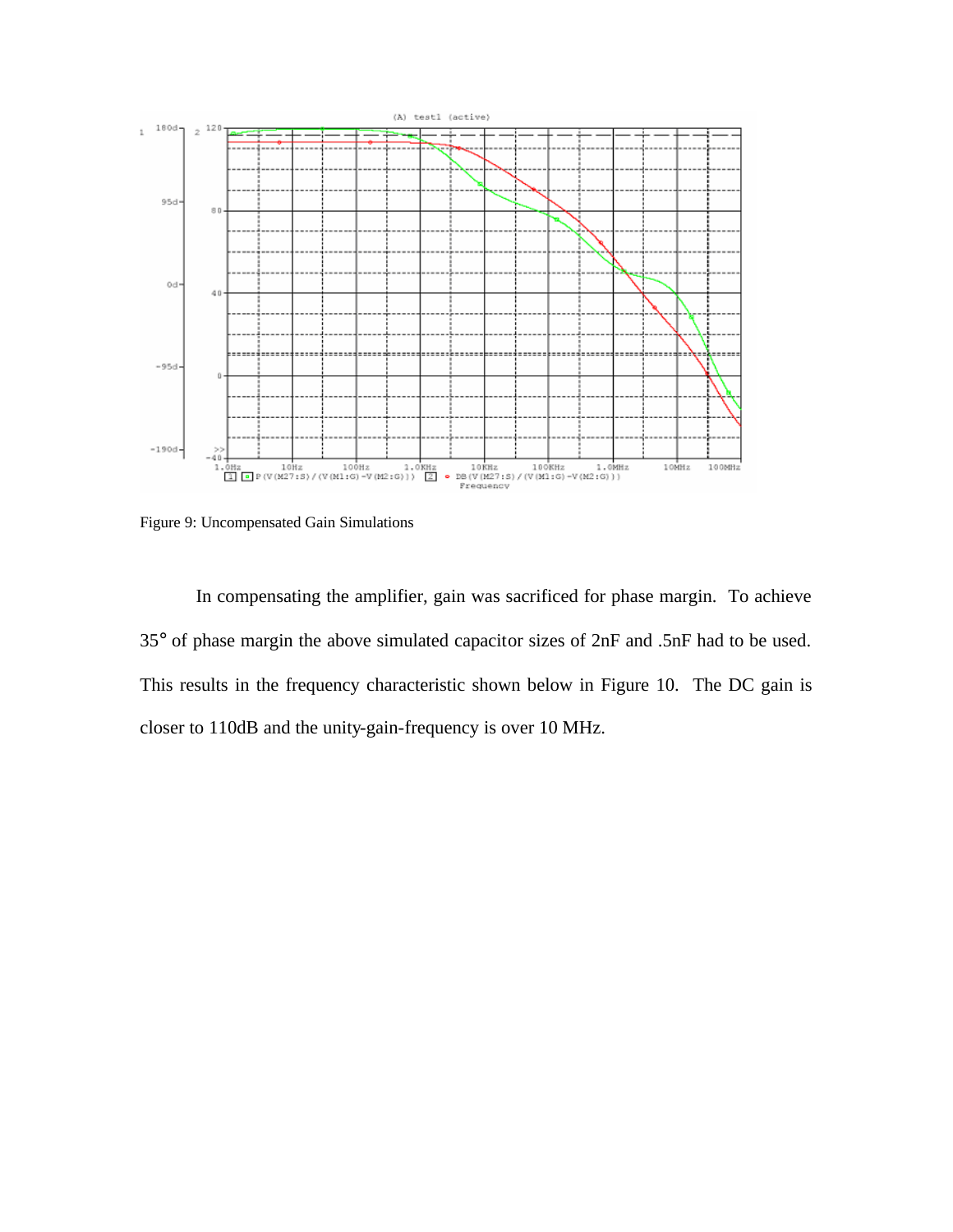

Figure 10: Compensated Gain Simulations

Overall, these simulation results show that this circuit meets the basic criteria of slew rate and voltage levels. The gain and bandwidth we achieved are as good as or better than many of the high slew rate amplifiers offered on the market today.

In implementing this design we ordered two PCB boards. One of the boards that came back had a short between two of its traces and was unusable. We populated the second board, including attaching banana plugs to the required locations on the board for measurement and biasing. The two high power-dissipating resistors were configured out of two, 10 kΩ resistors and one, 1 kΩ resistor, due to the lack of part availability within the time frame. These resistors were placed off the board. We created a test setup on perf-board with resistors to set up the DC biasing levels. We included potentiometers to fine-tune these levels once the entire setup was complete. Additionally we obtained a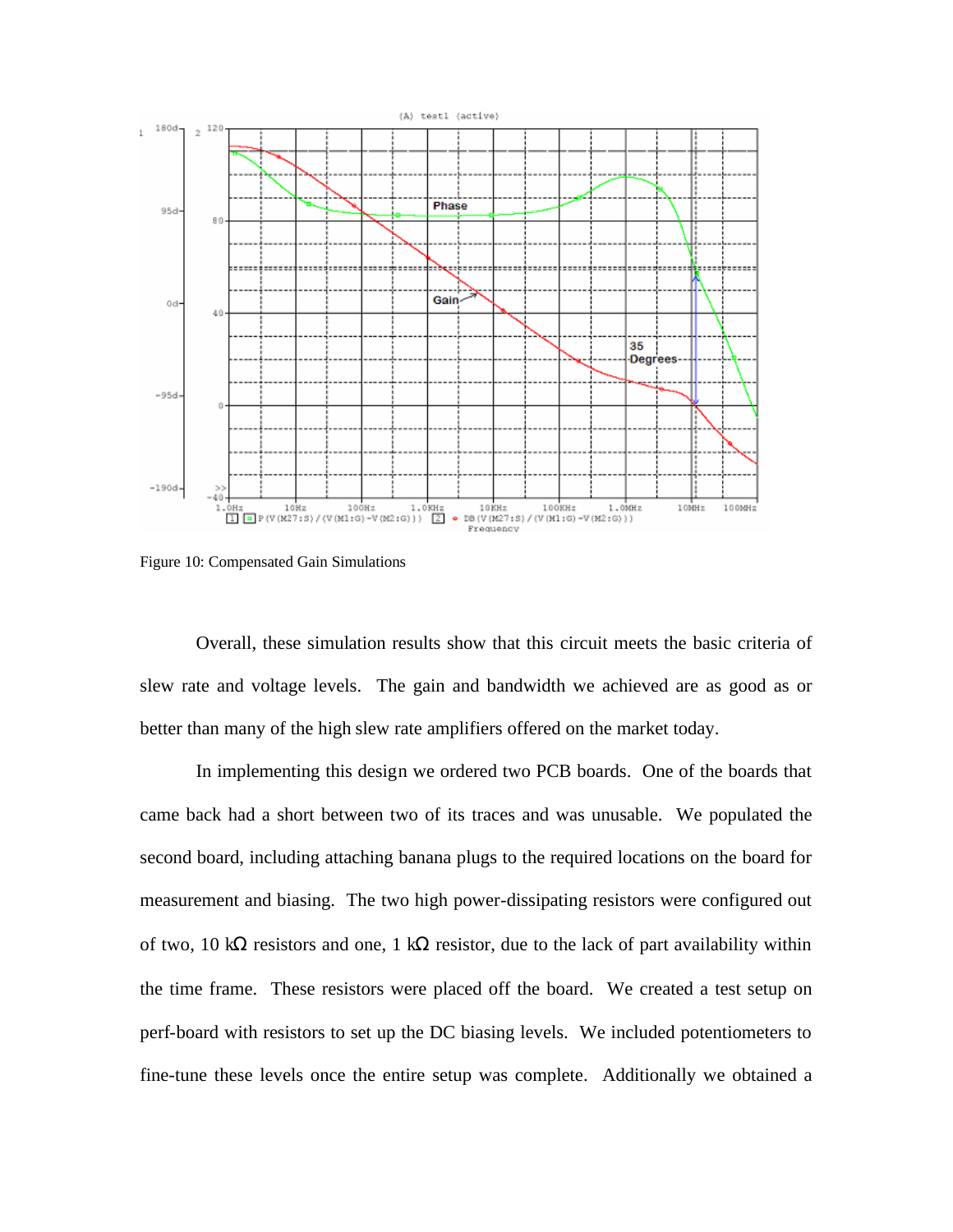special high-voltage power supply to test the design, but unfortunately it was not able to generate enough current to operate the amplifier. It is limited at 32 mA. The PCB with the amplifier and the biasing board are all set up and ready for testing when appropriate equipment is available. Pictures of the test setup can be seen in Appendix D.

# *Economic Considerations-*

This project fell within the budget of \$1000. The itemized costs can be seen in Table 3. We also had a power supply purchased through a separate fund for testing purposes.

| Item                          | <b>Total Cost</b> |
|-------------------------------|-------------------|
| Transistors                   | \$268.78          |
| Resistors                     | \$62.17           |
| <b>Resistors (High Power)</b> | \$103.32          |
| Capacitors                    | \$39.75           |
| <b>Diodes</b>                 | \$1.30            |
| PCB Boards (2)                | \$104.55          |
| Miscellaneous Test Equipment  | \$44.29           |
| <b>Total:</b>                 | \$624.26          |

Table 3: Cost Breakdown

# *Conclusions and Recommendations-*

The general topology we used allowed dual signal pathways and active frequency compensation. We proved that most of the topology works, with the exception of the damping-factor control block, through the simulations. These simulations gave an excellent slew rate, which was a primary goal of the project. The topology was implemented with standard amplifiers for the individual gain blocks. The input stage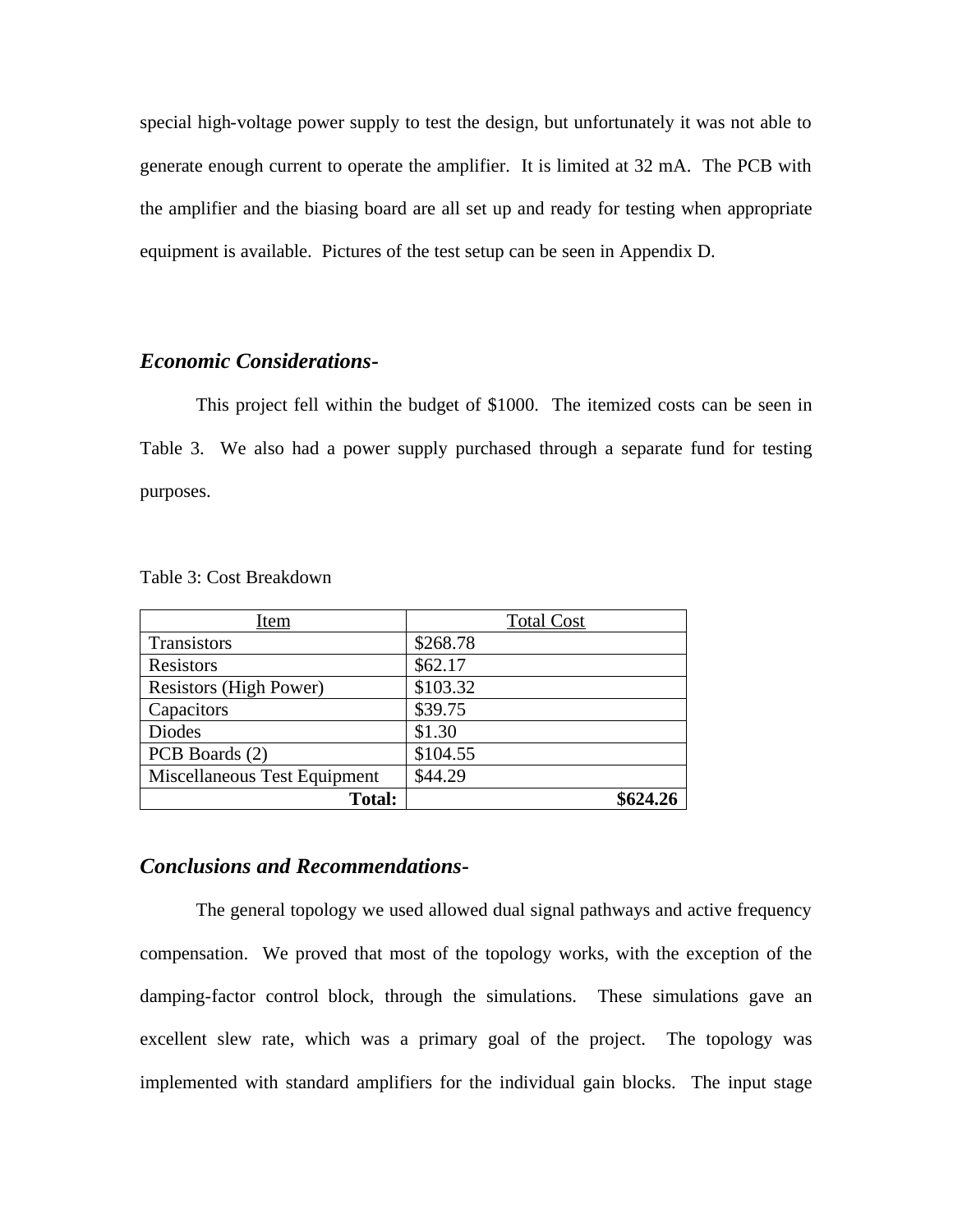worked well in the design and appears to be a viable alternative to the source crosscoupled differential amplifier. The overall results of the simulation met the project specifications, including a higher slew rate than necessary on the rising edge. The falling edge slew rate could likely be improved if the damping-controlled block were to be successfully implemented. The physical setup is complete, including a fully populated PCB, though we will be unable to test this due to equipment constraints.

The other parameters of the operational amplifier are also acceptable: the design has good phase margin, gain, and bandwidth. The combination of the input stage and the individual gain blocks meant gain that easily exceeded 120 dB.

Overall, the topology is promising and offers a good methodology for highvoltage design in order to achieve high slew rate. This design exceeded expectations and it is likely that further work can further improve it, especially concentrated around the damping-factor control block. Due to device mismatch in discrete components, it is recommended that in the future the design be implemented in IC technology, or that surface mount devices and custom resistors are used.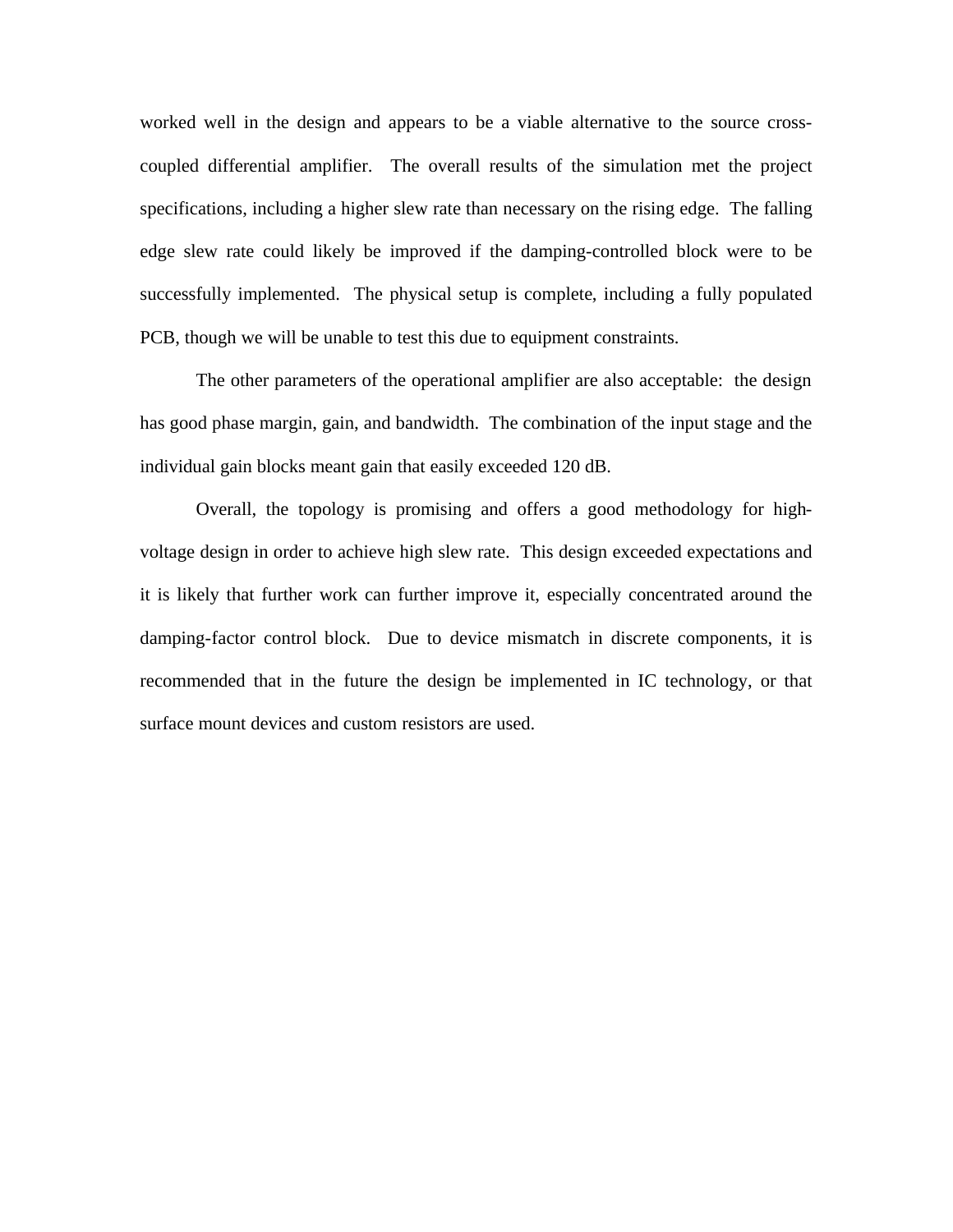# *2- Stage Amplifier Analysis:*

The 2 stage amplifier topology is straight forward and simple.



Figure A-1: 2-Stage Amplifier Topology

The governing equations follow.

The open loop gain is given by:

$$
A_{OL} = A_1 \cdot A_2 = gm_1 \cdot gm_2 \cdot R_1 \cdot R_2
$$

The pole locations can be found to be:

$$
p_1 = \frac{1}{(1 + gm_2 \cdot R_2) \cdot C_c \cdot R_1}
$$
 
$$
p_2 = \frac{gm_2 \cdot C_c}{C_2 \cdot C_1 + C_2 \cdot C_c + C_c \cdot C_1}
$$

The compensation capacitor sizing is given by:

$$
C_C = \left(\frac{gm_1}{gm_2}\right) \left(\frac{C_1 + C_2}{2}\right) + \sqrt{\left(\frac{gm_1}{gm_2}\right)^2 \left(\frac{C_1 + C_2}{2}\right)^2 + \left(\frac{gm_1}{gm_2}\right) (C_1 \cdot C_2)}
$$

Cutting off the final term gives:

$$
C_{\mathbf{C}} > 2 \left( \frac{gm_1}{gm_2} \right) \cdot \left( \frac{C_1 + C_2}{2} \right)
$$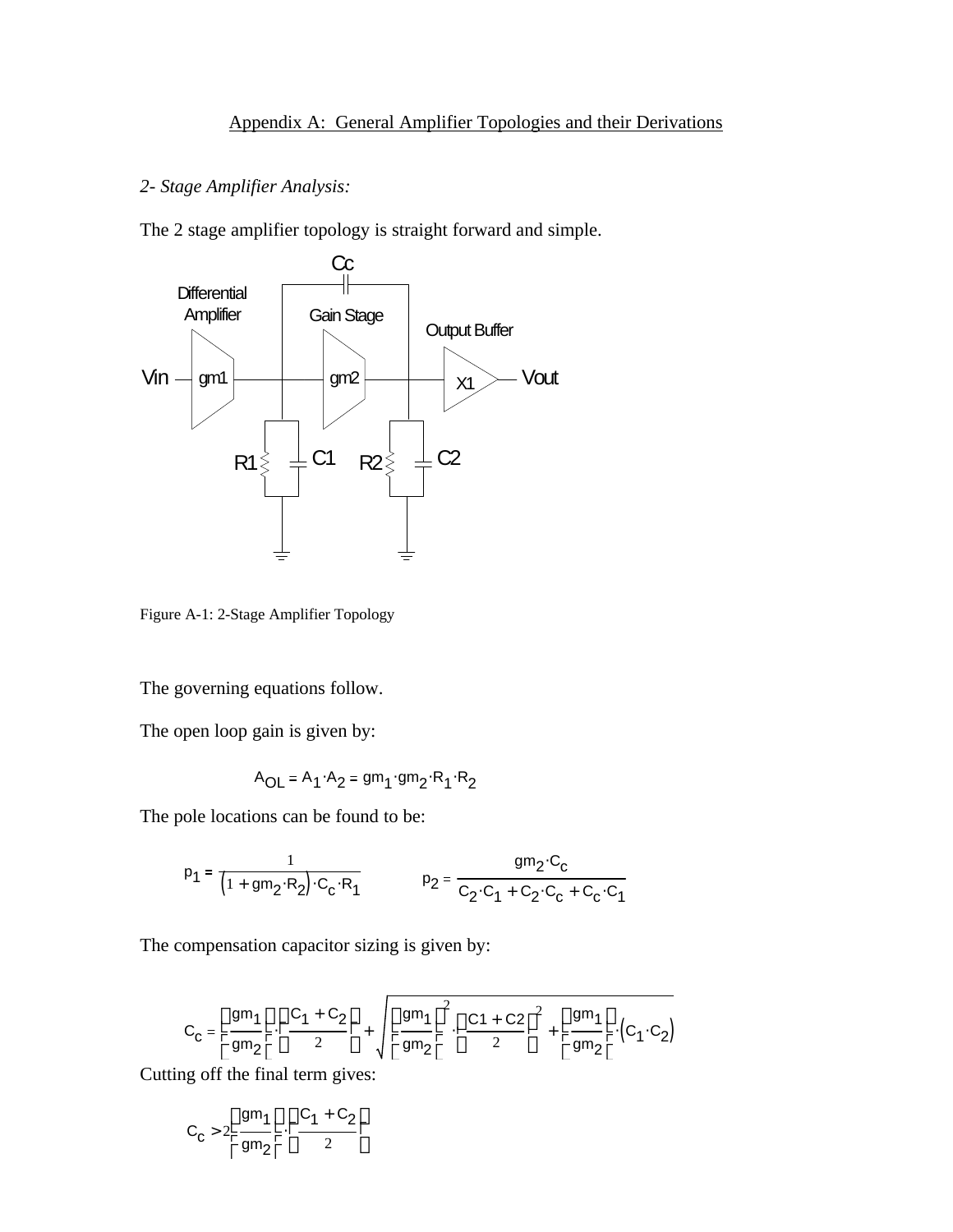

The three-stage, dual path amplifier is given below:

Figure A-2: 3 Stage, Dual Path Amplifier

The amplifier was modeled according to the Butterworth response:

$$
B(s) = 1 + 2\left(\frac{s}{\omega_0}\right) + 2\left(\frac{s}{\omega_0}\right)^2 + \left(\frac{s}{\omega_0}\right)^3
$$

This means that the active feedback transconductance stages and capacitors are set accordingly $gm_a = 4gm1$ 

$$
C_{a} = C_{b} = \sqrt{2 \cdot \left(\frac{gm_1 \cdot gm_4}{gm_2 \cdot gm_3 + gm_4 \cdot gm_5}\right) \cdot C_1 \cdot C_L}
$$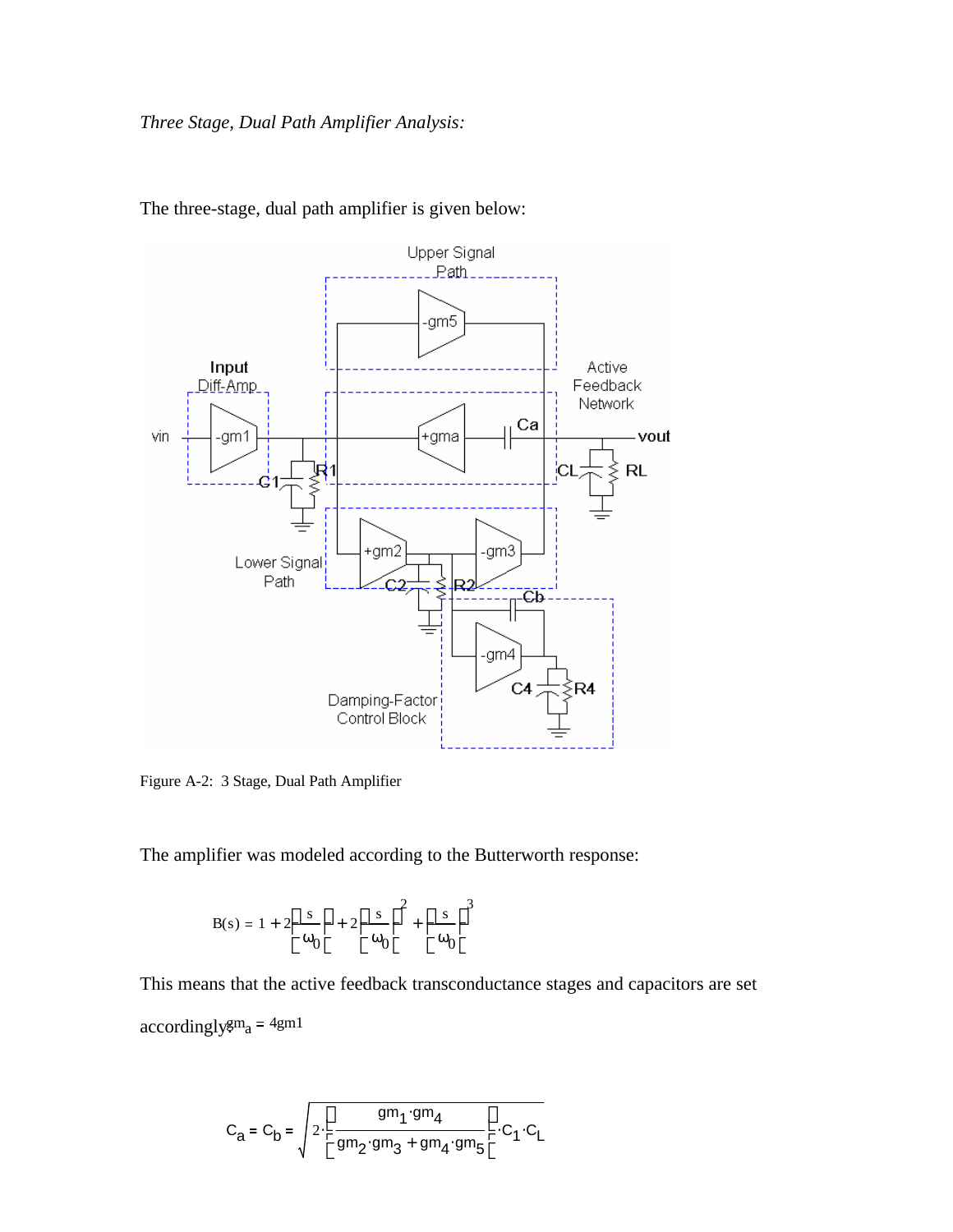The slew rate will be defined as:

$$
SR = \min\left(\frac{I_b}{C_b}, \frac{I_a}{C_a}\right)
$$

Where  $I_b$  and  $I_a$  are independently controllable currents available to charge and discharge the compensating capacitors. Setting *gm3=gm5* gives:

$$
C_{a} = C_{b} = \sqrt{\frac{gm_{1}}{gm_{35}}} \cdot \sqrt{\frac{2}{1 + \frac{gm_{2}}{gm_{4}}}} \cdot \sqrt{C_{1} \cdot C_{L}}
$$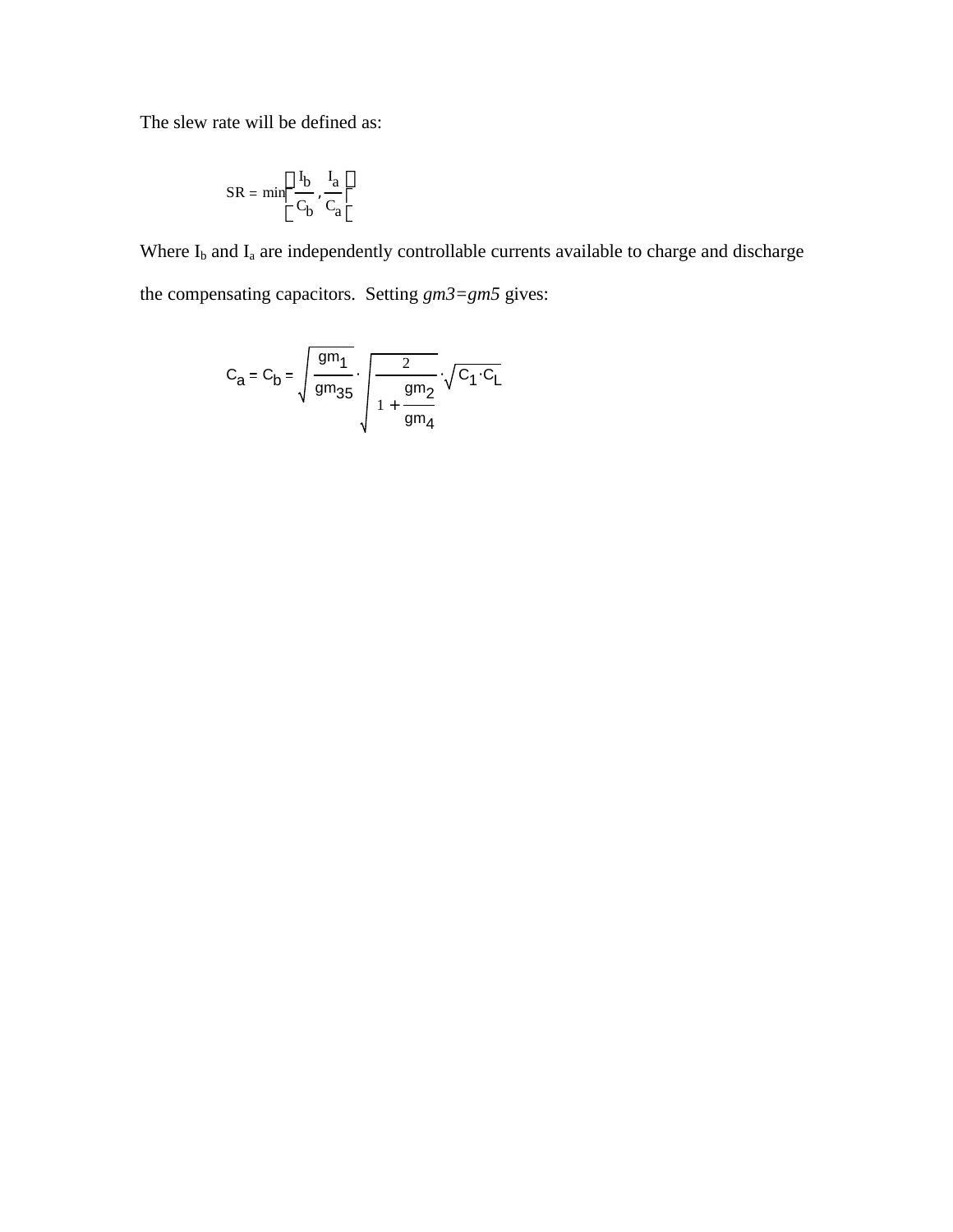#### Appendix B: Unsaturated Differential Amplifier Analysis

The source cross-coupled diff pair and the bias cross-coupled diff pair can best be compared using a normalized approach, to eliminate variables not related to the topology. This is accomplished by assuming  $V_{th}P=V_{thN}$  and  $B_N = B_P = \mu C_{ox}(W/L)$ .

#### *Source Cross Coupled Analysis:*

The source cross-coupled diagram is given below.



Figure B-1: Source Cross-Coupled Differential Amplifier

$$
I_1 = \frac{b}{8} (V_{in1} + V_{bias} - 2V_{th})^2
$$

where:  $V_{bias} = V_{GS(N)} + V_{SG(P)} = 2 \sqrt{\frac{\sum_{i=1}^{N} S_i}{k}} + 2 V_{th}$ *I*  $V_{bias} = V_{GS(N)} + V_{SG(P)} = 2 \sqrt{\frac{\sum_i SS_i}{I}} + 2$  $= V_{GS(N)} + V_{SG(P)} = 2 \sqrt{\frac{2I_{SS}}{b}} +$ 

Substituting means that

$$
\mathbf{I}_{\text{D1}} = \frac{\mathbf{b}}{8} \left( +V_{\text{Diff}} + 2\sqrt{\frac{2I_{SS}}{\mathbf{b}}} \right)^2
$$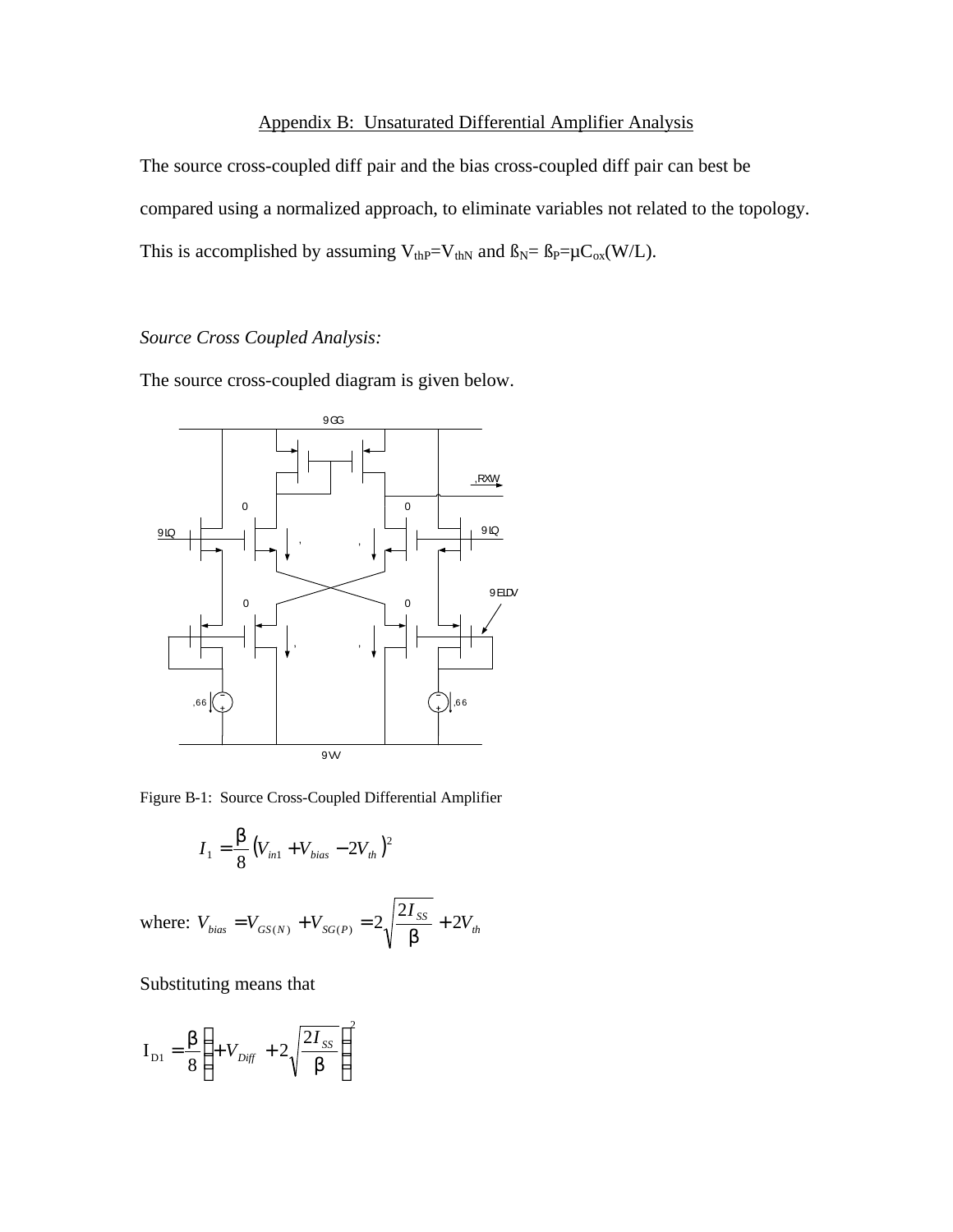$$
\mathbf{I}_{\text{D2}} = \frac{\boldsymbol{b}}{8} \Bigg( -V_{\text{Diff}} + 2\sqrt{\frac{2I_{SS}}{\boldsymbol{b}}} \Bigg)^2
$$

Considering the case when *b SS Diff I V*  $= 2 \sqrt{\frac{2I_{SS}}{I}},$ 

$$
\frac{V_{\text{Diff}}}{V_{\text{ov}}} = 2 \text{ and } V_{\text{ov}} = \sqrt{\frac{2I_{\text{SS}}}{\boldsymbol{b}}} = (V_{\text{GS}} - V_{\text{th}})
$$

Considering when  $I_{D2}=0$ ,

$$
\mathbf{I}_{\text{D1}} = \frac{\mathbf{b}}{8} \left( 2 \sqrt{\frac{2I_{SS}}{\mathbf{b}}} + 2 \sqrt{\frac{2I_{SS}}{\mathbf{b}}} \right)^2 = 4 \mathbf{I}_{\text{SS}} \quad \text{so that} \quad \frac{\mathbf{I}_{\text{D1}}}{\mathbf{I}_{\text{SS}}} = 4
$$

# *Bias Cross-Coupled Analysis:*

Below is the schematic for the Bias Cross-Coupled Differential Amplifier.



Figure B-2: Bias Cross-Coupled Schematic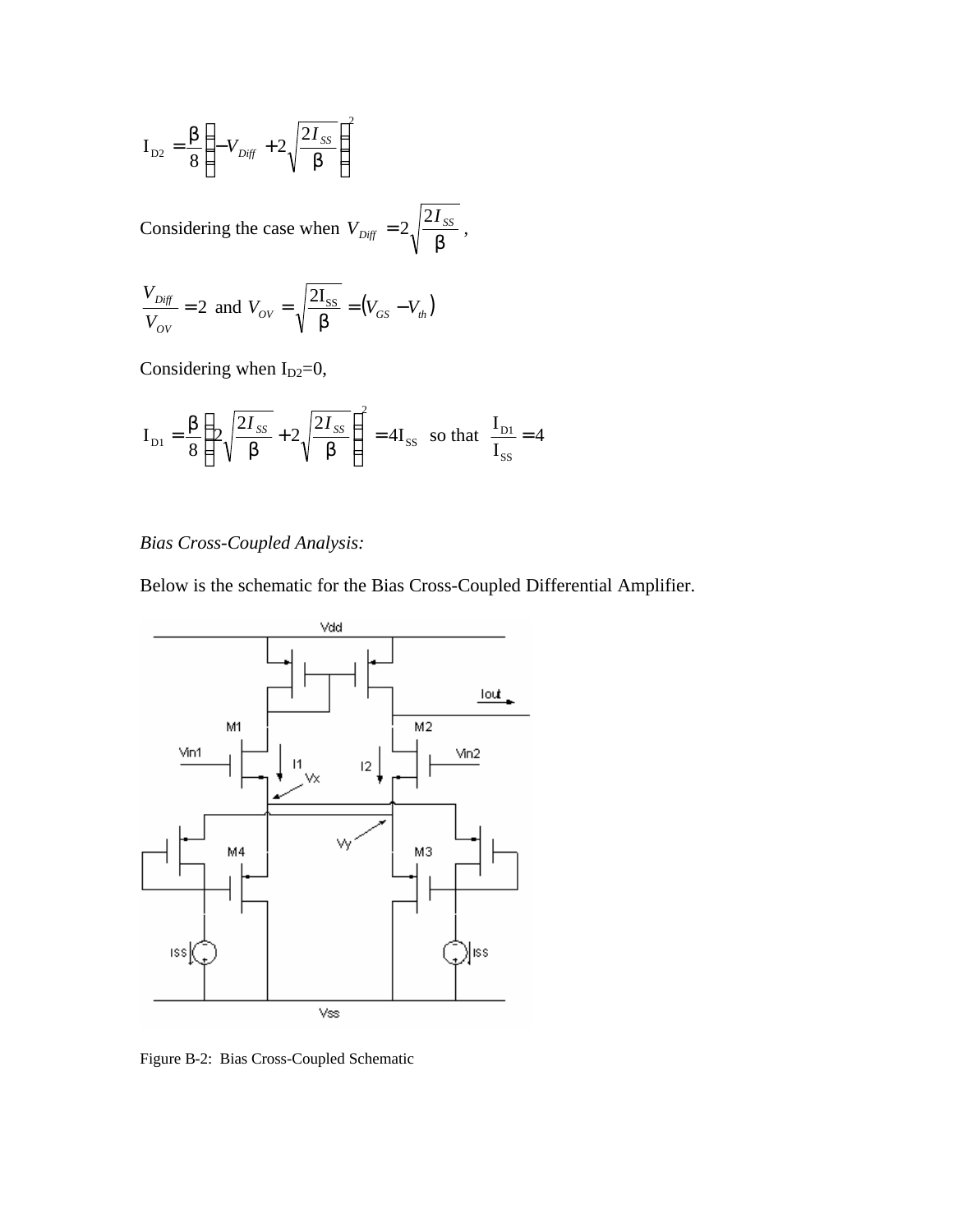It can be seen that  $I_{D1} = I_{SS} + I_{D4}$ 

Further, 
$$
\frac{I_{D1}}{I_{SS}} = 1 + \frac{1}{2I_{SS}} \mathbf{b} \left( V_x - V_y + \sqrt{\frac{2I_{SS}}{\mathbf{b}}} \right)^2
$$
 which leads to (after re-arranging),  
\n
$$
\sqrt{\frac{\mathbf{b}}{2I_{SS}}} (V_x - V_y) + 1 = \sqrt{\frac{I_{D1}}{I_{SS}}} - 1
$$

Similar analysis for  $I_{D2}$  yields  $\frac{I_{D2}}{I_{D2}} = 1 + \frac{1}{I_{D2}} \int_{V} V - V + \left( \frac{2I_{SS}}{I_{D2}} \right)^2$  $2 - 1$   $1 - \frac{1}{2}$   $\sqrt{V}$   $V$   $/2$ 2  $1 + \frac{1}{2I_{av}} b \left( V_y - V_x + \sqrt{\frac{2I_{ss}}{b}} \right)$  $\overline{1}$  $\lambda$  $\overline{\phantom{a}}$ l ſ  $\frac{b2}{s} = 1 + \frac{1}{2I_{ss}}$  **b**  $V_{y} - V_{x} + \sqrt{\frac{2I_{ss}}{b}}$  $\frac{I_{D2}}{I_{SS}} = 1 + \frac{1}{2I_{SS}} b \left( V_y - V_x + \sqrt{\frac{2I}{I_{S}}}\right)$  $I_{D2} = 1 + \frac{1}{2} h \left( V - V + \frac{2I_{SS}}{2} \right)$  and

$$
\frac{I_{D2}}{I_{SS}} = 1 + \left(\sqrt{\frac{b}{2I_{SS}}} (V_y - V_x) + 1\right)^2
$$
  
Substituting, 
$$
\frac{I_{D2}}{I_{SS}} = 1 + \left(2 - \sqrt{\frac{I_{D1}}{I_{SS}} - 1}\right)^2
$$

Bringing it all together,

$$
V_{diff} = V_{in1} - V_{in2}
$$
  

$$
Vin1 = \sqrt{\frac{2I_{D1}}{b}} + V_x + V_{th}
$$
  

$$
Vin2 = \sqrt{\frac{2I_{D2}}{b}} + V_y + V_{th}
$$

and finally

$$
\frac{V_{diff}}{V_{OV}} = \sqrt{\frac{I_{D1}}{I_{SS}}} - \sqrt{\frac{I_{D2}}{I_{SS}}} + \left(\sqrt{\frac{I_{D1}}{I_{SS}} - 1} - 1\right)
$$

This means that  $1 \leq \frac{I_{D1}}{I} \leq 5$ *SS D I*  $\frac{I_{D1}}{I_{D2}} \leq 5$  and  $1 \leq \frac{I_{D2}}{I_{D2}} \leq 5$ *SS D I I*

So when  $I_{D2} = I_{SS}$ ,  $\frac{I_{D1}}{I} = 5$ *SS D I*  $\frac{I_{D1}}{I}$  = 5 and  $\frac{V_{diff}}{I}$  =  $\sqrt{5}$ *OV diff V V*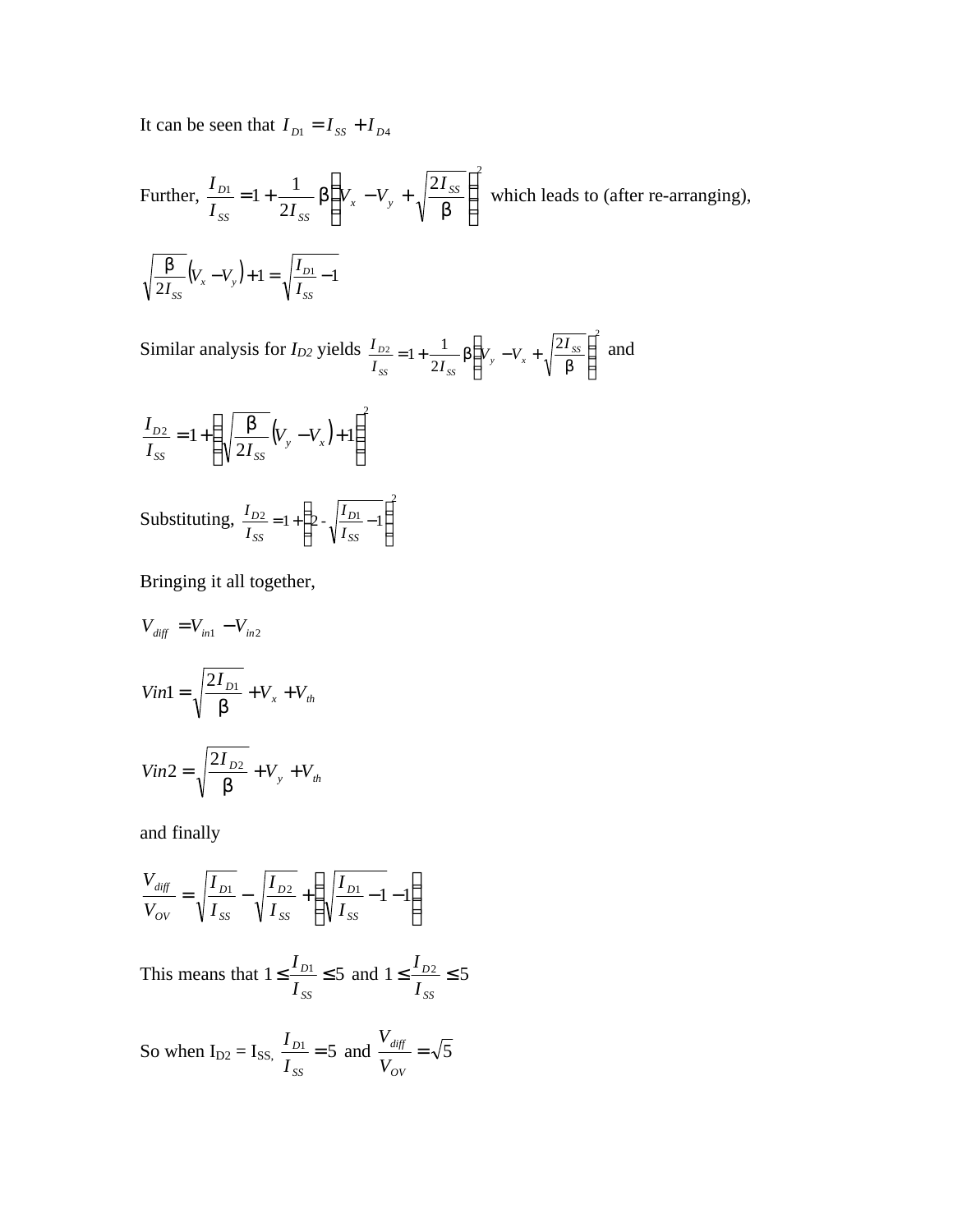

Figure B-3: Normalized drain current transfer characteristics for source cross-coupled and bias cross coupled differential amplifier. The dashed line is the source cross-coupled; the solid line is the bias crosscoupled.



Figure B-4. Normalized output current transfer characteristics for source cross-coupled and bias cross coupled differential amplifier. The dashed line is the source cross-coupled; the solid line is the bias crosscoupled.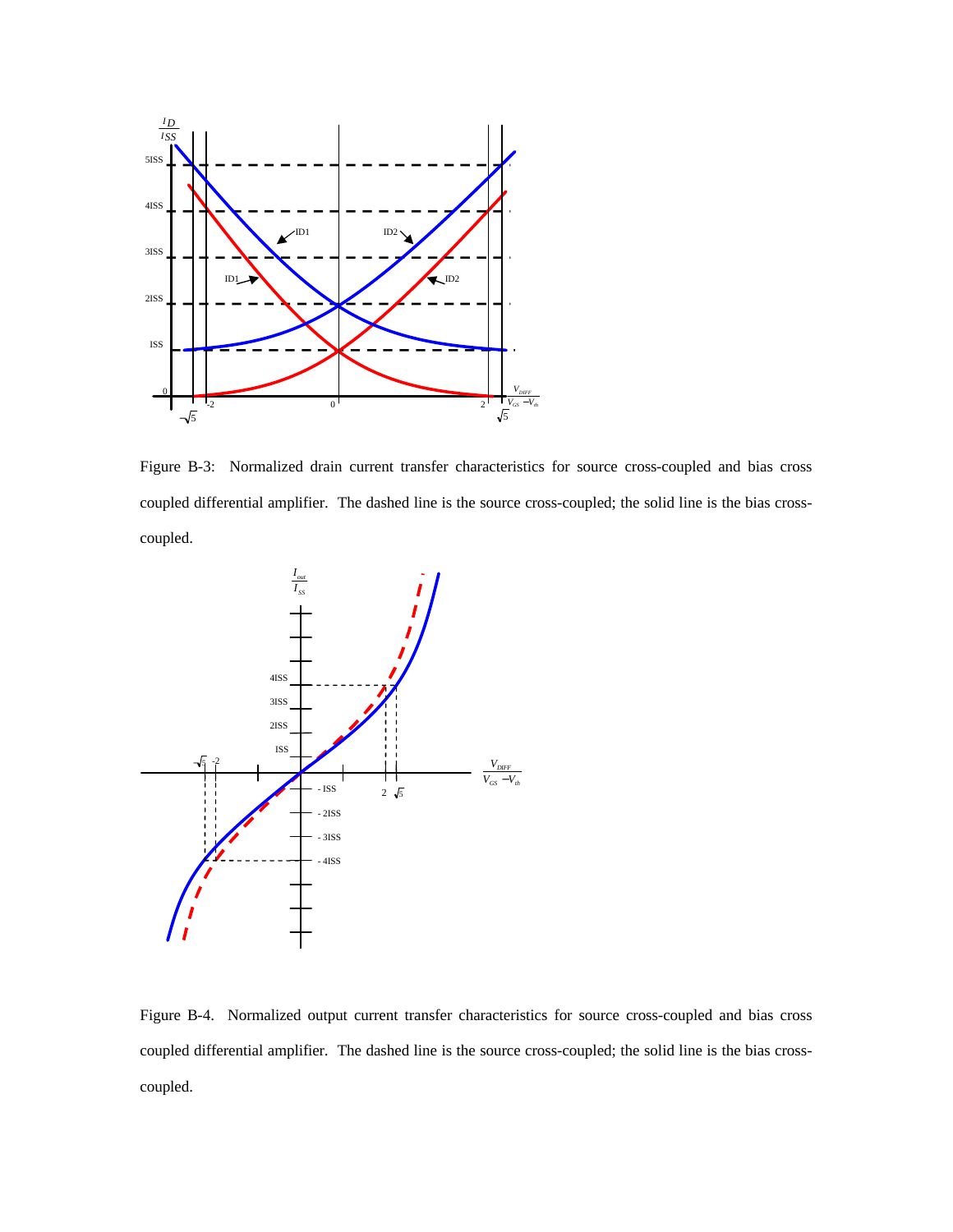

Figure C-1: Full Circuit Schematic

Transistors: ZVN0545A, ZVP0545A

Resistors:

- R1, R4: 66-RC55-D-21K (0.25 Watt)
- R2, R3: (2) 72-RCH5S-10K-1 and (1) 72-RCH5S-1K-1
- R5, R7: 66-RC55-D-2.0K (0.25 Watt)
- R6: 66-RC55-D-100K (0.25 Watt)
- R8: 66-RC55-D-6.04K (0.25 Watt)
- R9: 660-MF1/2CL10003F (0.5 Watt)
- R10: 66-RC55-D-4.99K and 66-RC55-D-10 (0.25 Watt)
- R11: 66-RC55-D-499 (0.25 Watt)
- R12: 66-RC55-D-732 (0.25 Watt)
- R13: 66-RC55-D-196 (0.25 Watt)
- R14, R15: 660-MF1/2CL75ROF (0.5 Watt)

## Capacitors:

- C1: 2000 pF at 500V Mica
- C2: 100 mfd at 450 Volts Axial E-Cap
- C3: 500 pF at 500V Mica

Diodes: 625-1N5711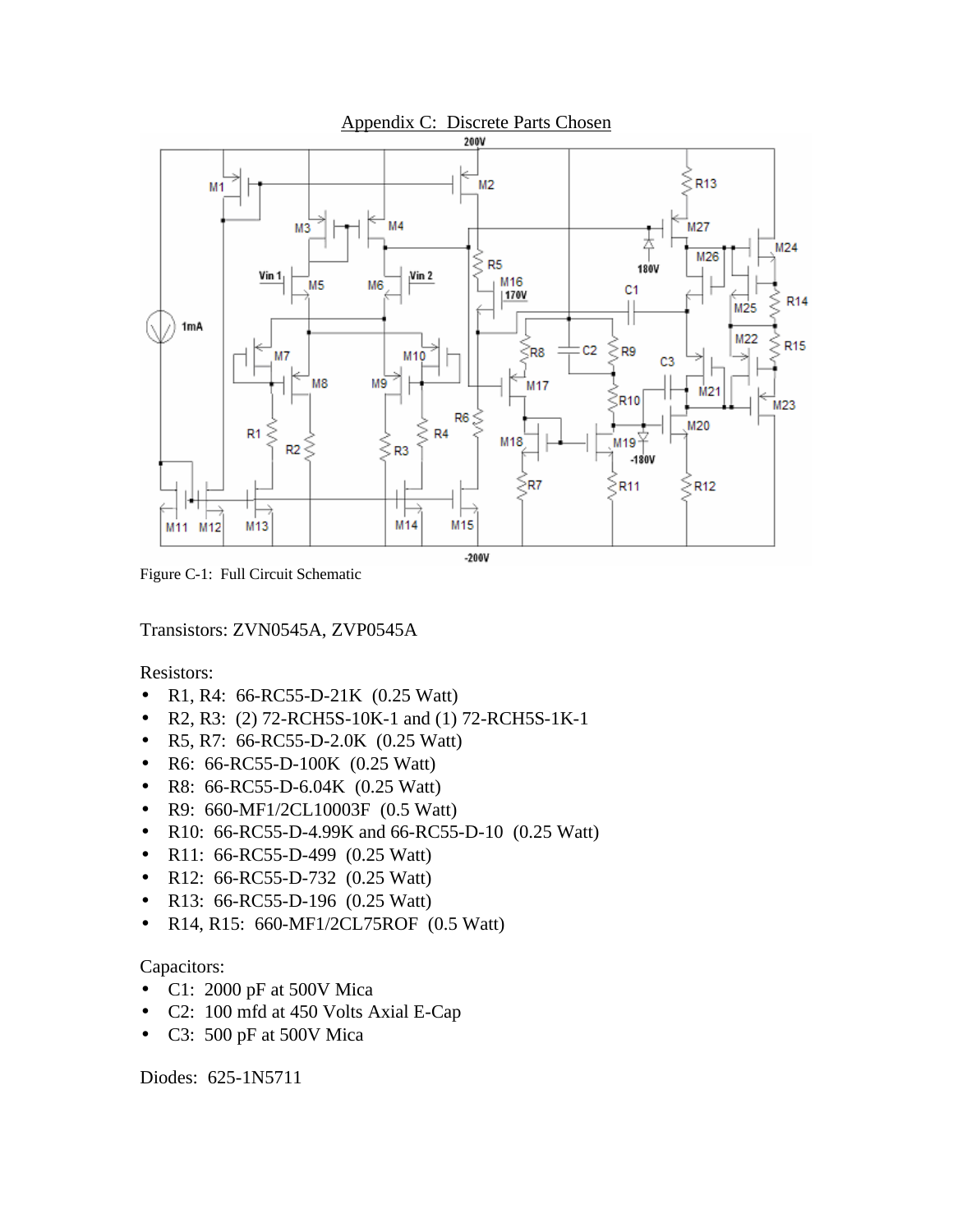Appendix D: Physical Implementation Setup



Figure D-1: Populated PCB



Figure D-2: Power Supply